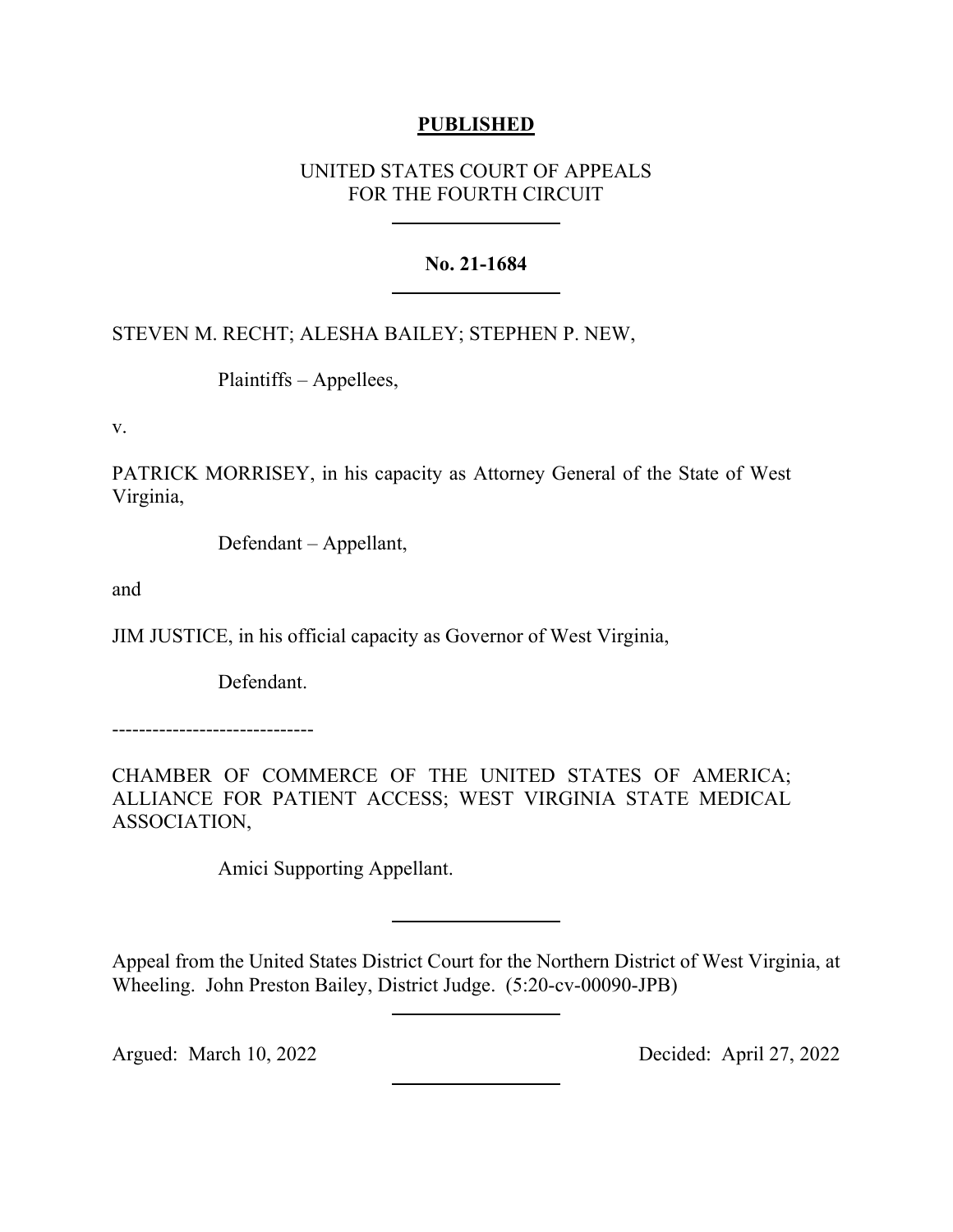Before WILKINSON and DIAZ, Circuit Judges, and FLOYD, Senior Circuit Judge

Reversed and remanded with directions to dismiss by published opinion. Judge Wilkinson wrote the opinion, in which Judge Diaz and Senior Judge Floyd joined.

**ARGUED:** Lindsay Sara See, OFFICE OF THE ATTORNEY GENERAL OF WEST VIRGINIA, Charleston, West Virginia, for Appellant. Elbert Lin, HUNTON ANDREWS KURTH LLP, Richmond, Virginia, for Amicus Curiae. Robert S. Peck, CENTER FOR CONSTITUTIONAL LITIGATION, PC, Washington, D.C., for Appellees. **ON BRIEF:**  Patrick Morrisey, Attorney General, Curtis R.A. Capehart, Deputy Attorney General, Caleb A. Seckman, Assistant Attorney General, OFFICE OF THE ATTORNEY GENERAL OF WEST VIRGINIA, Charleston, West Virginia, for Appellant. Scott S. Segal, Robin Jean Davis, THE SEGAL LAW FIRM A LEGAL CORPORATION, Charleston, West Virginia, for Appellees. J. Mark Adkins, BOWLES RICE LLP, Charleston, West Virginia, for Amici The Alliance for Patient Access and West Virginia State Medical Association. Andrew R. Varcoe, Stephanie A. Maloney, UNITED STATES CHAMBER LITIGATION CENTER, Washington, D.C.; J. Pierce Lamberson, HUNTON ANDREWS KURTH LLP, Richmond, Virginia, for Amicus Chamber of Commerce of the United States of America.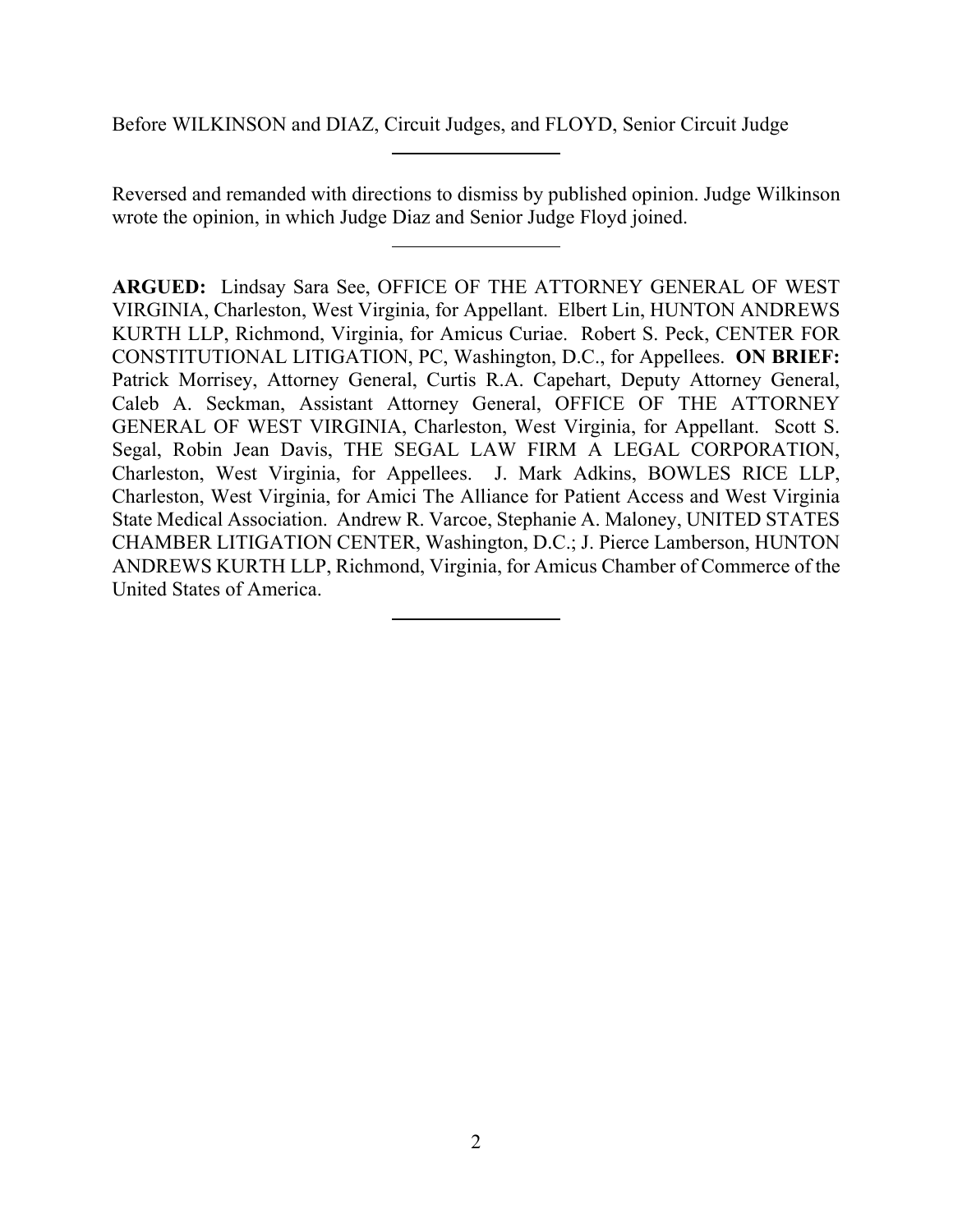WILKINSON, Circuit Judge:

West Virginia by statute regulates legal advertisements that solicit clients in litigation involving medications or medical devices. The plaintiffs in this case, two West Virginia attorneys and a client, contend that the statute violates the First Amendment by prohibiting attorneys from using certain terms or images in their advertisements and by requiring such advertisements to include certain disclosures. The district court agreed, granting summary judgment to the plaintiffs.

We now reverse the district court and uphold West Virginia's law. This statute lies right at the heart of West Virginia's police power. If West Virginia has one premier duty, it is to safeguard the health and safety of its citizens. And while the State certainly may not abridge basic constitutional protections in exercising that police power, the Supreme Court has long made clear that the regulation of commercial speech invokes lessened First Amendment concerns. In this area, we accord the State some, though not infinite, leeway in balancing the important state interests against the individual rights involved.

The district court did not afford the State that leeway. It applied strict scrutiny to the statute's prohibitions, even though regulations of commercial speech have long received intermediate scrutiny. And while the district court correctly noted that an even more deferential standard applies to the statute's disclosure requirements, it gave the State little deference when it applied that standard. Applying the correct standards with appropriate deference, we hold that the statute does not violate the First Amendment, and that the case must therefore be dismissed.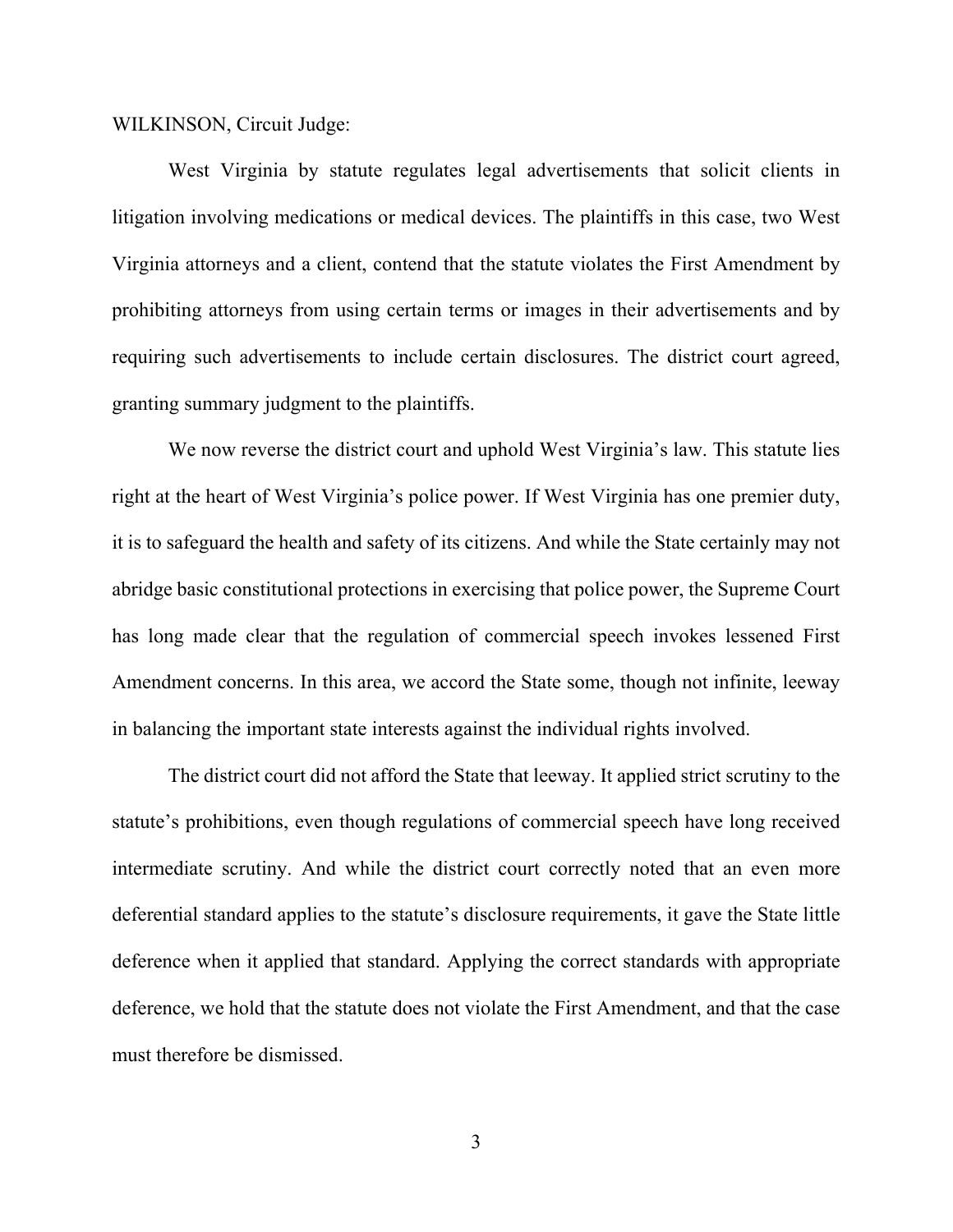A.

In March 2020, West Virginia passed the Prevention of Deceptive Lawsuit Advertising and Solicitation Practices Regarding the Use of Medications Act. *See* W. Va. Code §§ 47-28-1 *et seq*. The Act is designed to regulate legal advertisements, i.e. the ads that attorneys use to solicit plaintiffs in litigation stemming from the use of medications or medical devices. It serves to ensure that such advertisements do not mislead or confuse the public.

The statute applies to advertisements that constitute "a solicitation for legal services regarding the use of medications through television, radio, newspaper or other periodical, outdoor display, or other written, electronic, or recorded communications wherein the advertisement solicits clients or potential clients for legal services." *Id.* § 47-28-2(1). The statute regulates such advertisements in two ways: by prohibiting certain terms or images that may mislead the public, and by requiring certain disclosures to prevent confusion and protect public health.

The Act's prohibitions target attorney advertisements that give the false impression that they reflect medical or governmental advice. So the statute prohibits attorneys from "[p]resent[ing]" an advertisement as a "consumer medical alert," "health alert," "consumer alert," or "public service health announcement" so as to suggest "to a reasonable recipient that the advertisement is offering professional, medical, or government agency advice about pharmaceuticals or medical devices rather than legal services." *Id.* § 47-28-3(a)(2). Similarly, an advertisement may not display "the logo of a federal or state government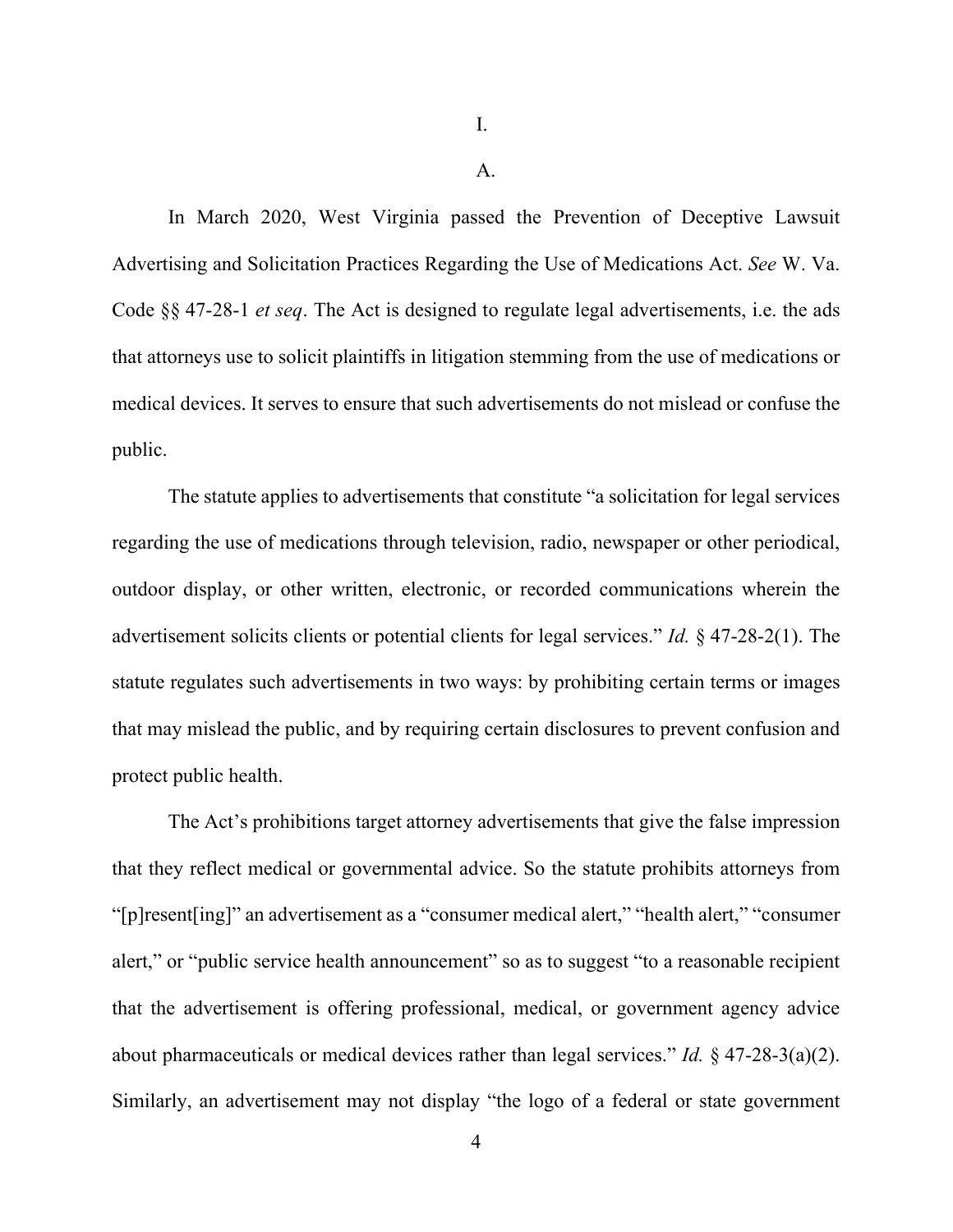agency in a manner that suggests affiliation with the sponsorship of that agency." *Id.* § 47-  $28-3(a)(3)$ . And a third prohibition operates to make sure that attorney advertisements do not provide misleading information about the status of medications by preventing advertisements from using "the word 'recall' when referring to a product that has not been recalled by a government agency or through an agreement between a manufacturer and government agency." *Id.* § 47-28-3(a)(4).

The Act's disclosure requirements likewise aim to prevent attorney advertisements from confusing or misleading the audience. Several disclosure requirements, which plaintiffs do not challenge here, serve to make clear that attorney advertisements are just that—attorney advertisements. For instance, advertisements must state that they are "a paid advertisement for legal services," must identify their sponsor, and must indicate the identity of the attorney or law firm that would represent clients. *Id.* § 47-28-3(a)(1), (5), (6).

Two other disclosure requirements, which plaintiffs do challenge, ensure that attorney advertisements do not give patients the mistaken impression that they should suddenly stop using prescription drugs or medical devices. These requirements apply only to advertisements made "in connection with a prescription drug or medical device approved by the U.S. Food and Drug Administration." *Id.* § 47-28-3(b)(1), (b)(2). Such advertisements must include the warning: "Do not stop taking a prescribed medication without first consulting with your doctor. Discontinuing a prescribed medication without your doctor's advice can result in injury or death." *Id.* § 47-28-3(b)(1). They must also "disclose that the subject of the legal advertisement remains approved by the U.S. Food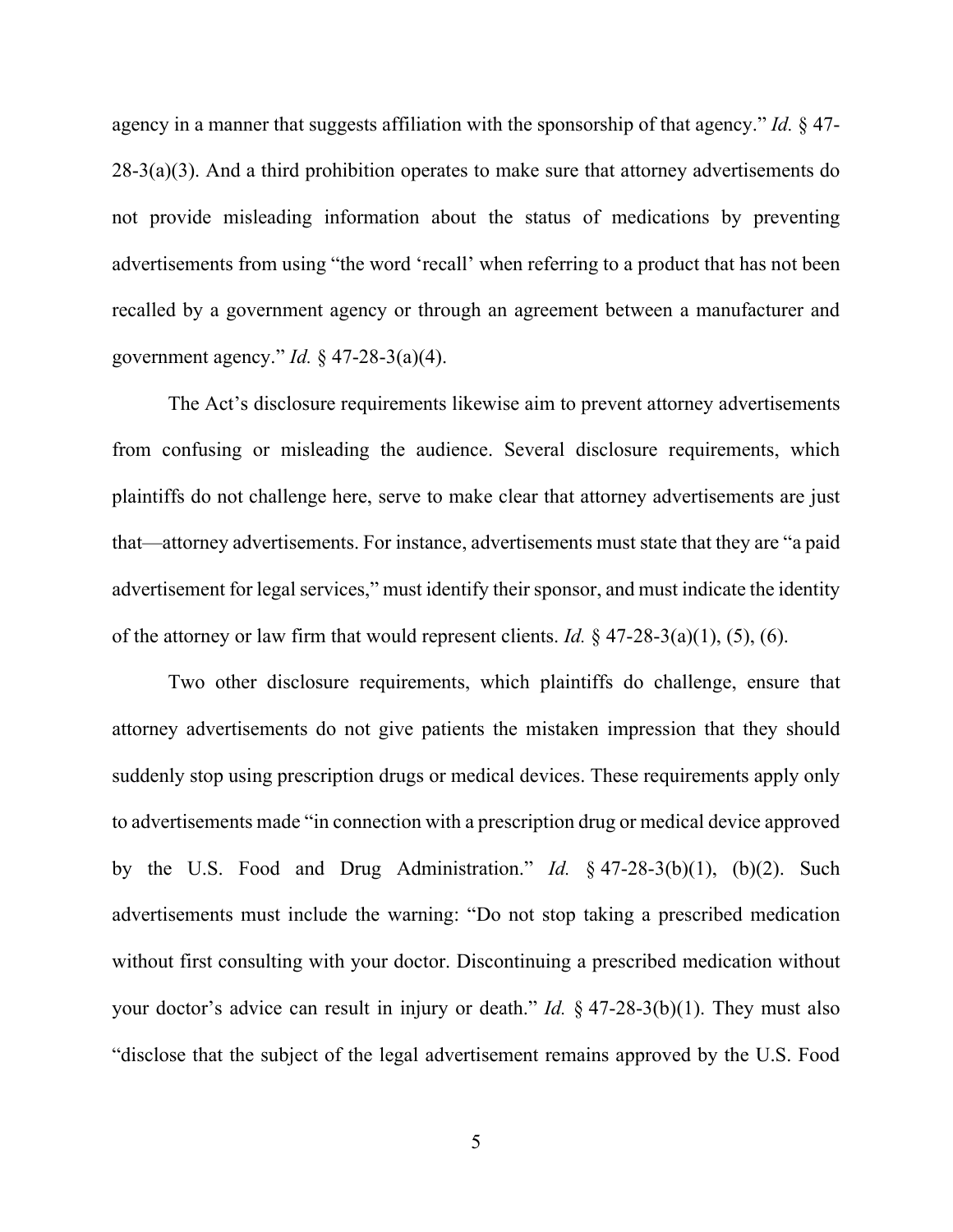and Drug Administration, unless the product has been recalled or withdrawn." *Id.* § 47-28-  $3(b)(2)$ .

Any person who "willfully and knowingly" violates the Act is deemed to have engaged in an unfair or deceptive act or practice in violation of the West Virginia Consumer Credit and Protection Act. *Id.* § 47-28-3(d).

### B.

In May 2020, two personal injury attorneys, Steven M. Recht and Stephen P. New, as well as one of New's clients, Alesha Bailey, filed suit against the Attorney General of West Virginia. They alleged that the Act was unconstitutional and sought injunctive and declaratory relief under 42 U.S.C. § 1983.

Following discovery, plaintiffs moved for summary judgment on the grounds that the Act violated the First Amendment. The district court granted that motion. It first determined that the Act imposed "a specific content-based burden on protected expression." J.A. 225. While West Virginia contended that strict scrutiny was inapplicable, the district court found this argument "to be foreclosed" in light of *Barr v. American Ass'n of Political Consultants*, 140 S. Ct. 2335 (2020). J.A. 227 (also quoting *Reed v. Town of Gilbert*, 576 U.S. 155, 165 (2015) ("A law that is content based on its face is subject to strict scrutiny.")). It therefore decided to "apply strict scrutiny, but note[d] that even were the Court to apply intermediate scrutiny, the [Act's] restrictions cannot pass muster." J.A. 230.

Applying strict scrutiny, the district court enjoined the Act's recall provision because it thought a truthful description of a voluntary recall would violate the Act and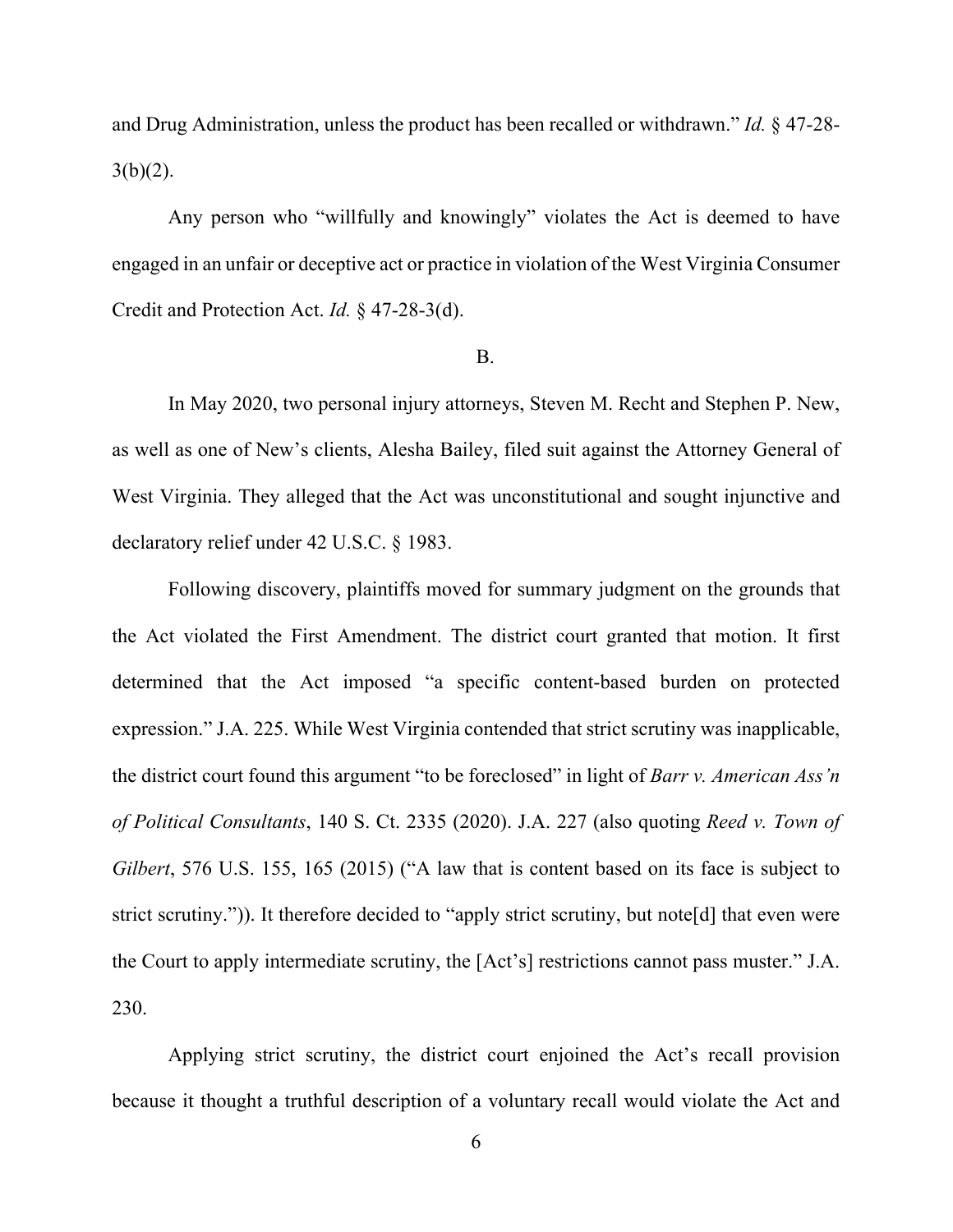because it concluded that such a description could not mislead consumers. It next found the Act's consumer alert provision unconstitutional, concluding that the "handful of investigations and reports" proffered by the State could not justify the provision—and that even if they could, the State had no authority to "censor under the First Amendment based on a 'fear that people would make bad decisions if given truthful information.'" J.A. 231 (quoting *Sorrell v. IMS Health Inc.*, 564 U.S. 552, 577 (2011)). Though the district court did not specifically address the Act's logo provision, it permanently enjoined that provision as well. And it finally suggested that the State had failed to consider less restrictive alternatives, as required for a statute to survive strict scrutiny. J.A. 232.

As to the disclosure provisions, the district court noted that "compelled disclosure of commercial speech complies with the First Amendment if the information in the disclosure is reasonably related to a substantial governmental interest and is purely factual and uncontroversial." J.A. 233 (quoting *CTIA - The Wireless Ass'n v. City of Berkeley*, 928 F.3d 832, 845 (9th Cir. 2019)). Nonetheless, it held that the disclosure provisions were invalid. The provision which states that a patient should not stop taking medications without a doctor's advice, qualified in the district court's view as "more professional advice and opinion" than as purely factual and uncontroversial matter. J.A. 234. Likewise, it determined that the second disclosure, which states that an FDA-approved drug or medical device remains approved by the FDA, was "not reasonably related to the State's interest," given that opioids remain approved by the FDA and that there was "little State interest in informing the public of that fact in light of the present opioid crisis." J.A. 234*.*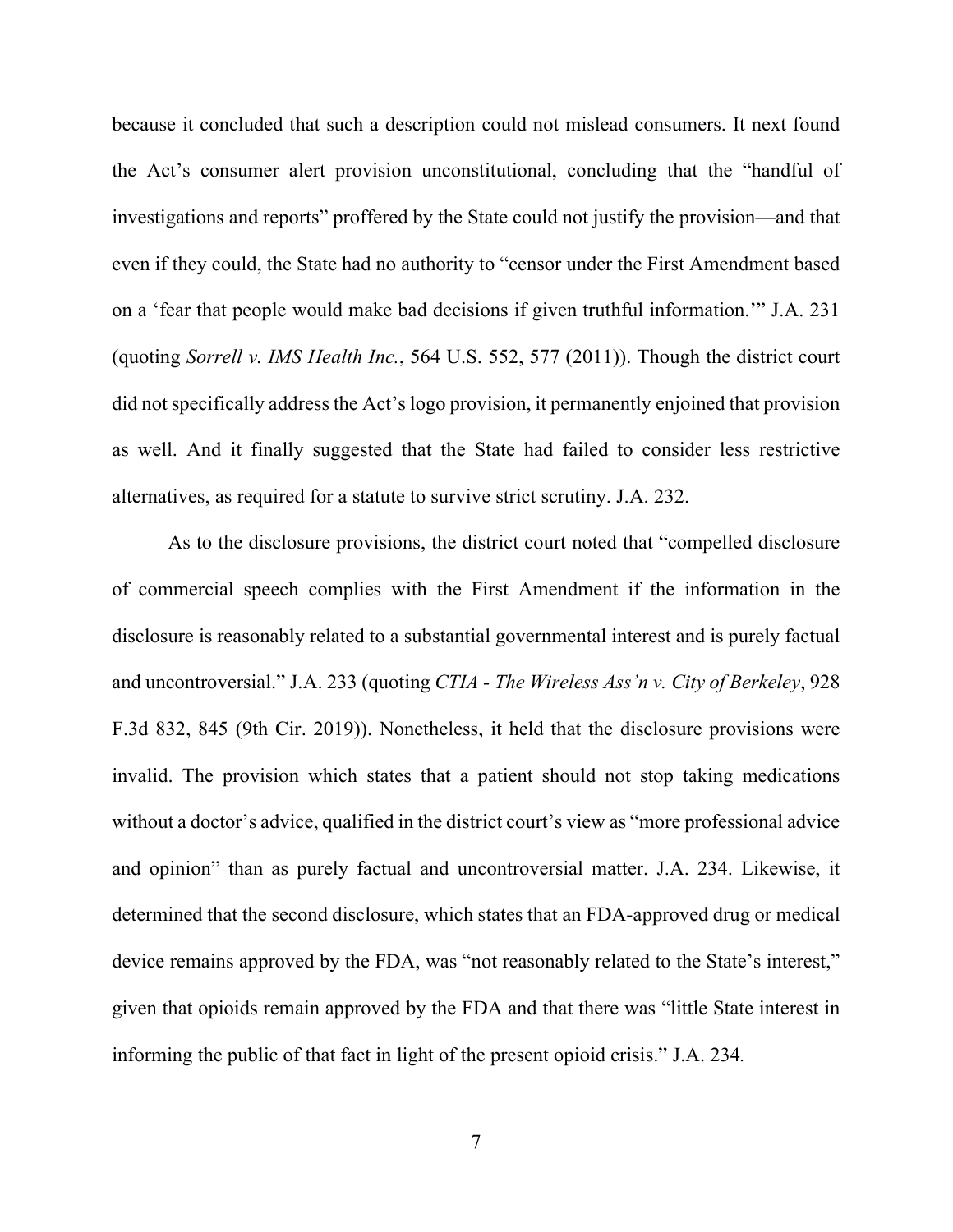The district court permanently enjoined and prohibited West Virginia from enforcing the prohibitions contained in the Act as well as the disclosure requirements challenged by plaintiffs. West Virginia now appeals and we review a grant of summary judgment de novo.

### II.

We start with the Act's prohibitions. For almost two centuries, commercial speech, i.e. "expression related solely to the economic interests of the speaker and its audience," *Central Hudson Gas & Elec. Corp. v. Pub. Serv. Comm'n*, 447 U.S. 557, 561 (1980), was understood to fall outside of the First Amendment's ambit. *See, e.g.*, *Valentine v. Chrestensen*, 316 U.S. 52, 54 (1942); *Breard v. City of Alexandria*, 341 U.S. 622, 642–43 (1951). That all changed in 1976, when the Supreme Court extended the First Amendment's protections to such speech in *Virginia State Board of Pharmacy v. Virginia Citizens Consumer Council, Inc.*, 425 U.S. 748, 761–62 (1976). Just four years later, *Central Hudson* set out the governing framework for analyzing commercial speech restrictions. *See* 447 U.S. at 561–66.

In doing so, *Central Hudson* recognized that the First Amendment "accords a lesser protection to commercial speech than to other constitutionally guaranteed expression." *Id.* at 563. Subsequent cases have continued to make this distinction, noting commercial speech's "subordinate position in the scale of First Amendment values" and the government's correspondingly "ample scope of regulatory authority" in the commercial speech realm. *Bd. of Trs. of State Univ. of N.Y. v. Fox*, 492 U.S. 469, 477 (1989) (citation omitted). So the Supreme Court has "always been careful to distinguish commercial speech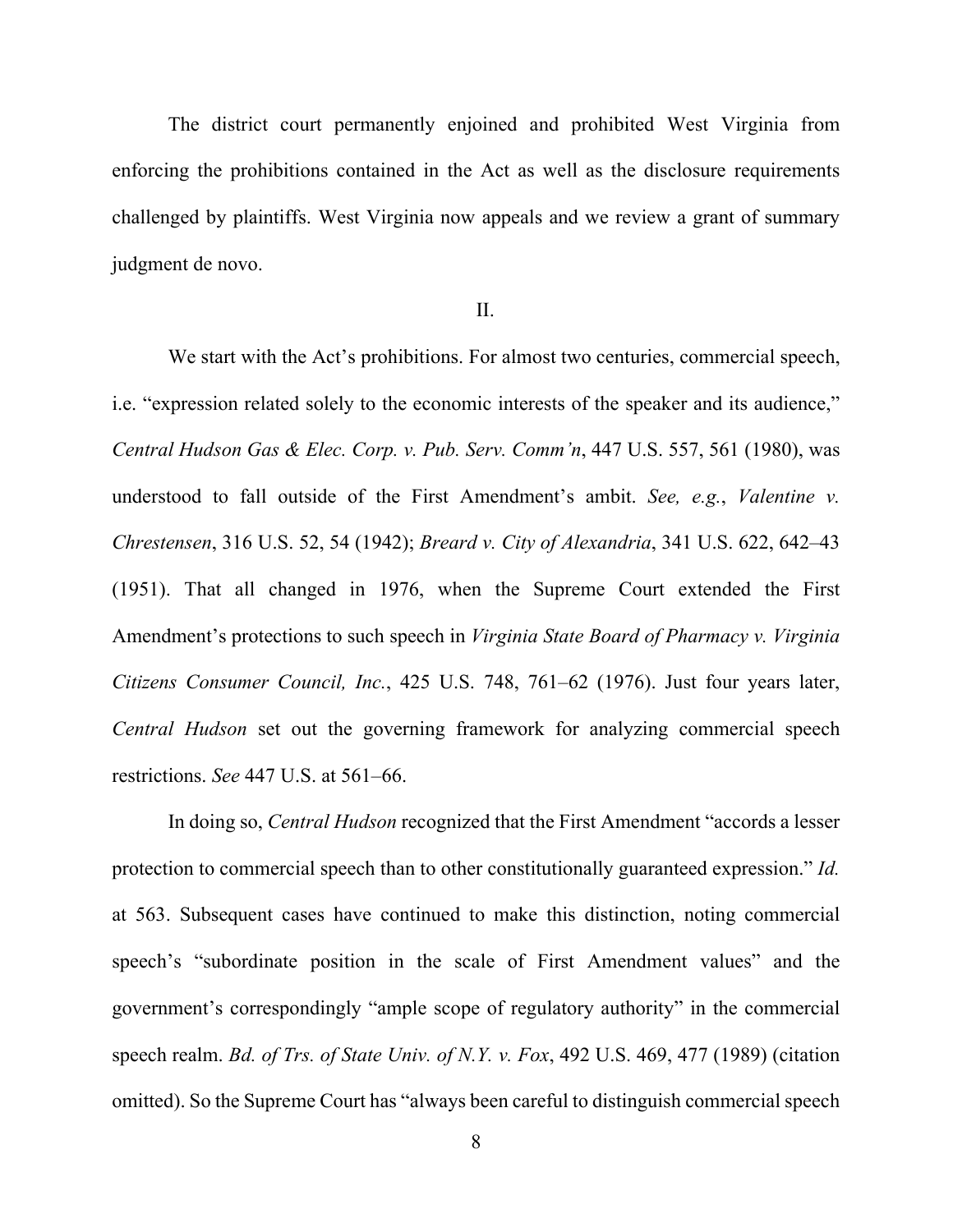from speech at the First Amendment's core." *Fla. Bar v. Went For It, Inc.*, 515 U.S. 618, 623 (1995).

Because of its subsidiary status, commercial speech can be subjected to "modes of regulation that might be impermissible in the realm of noncommercial expression." *Fox*, 492 U.S. at 477 (citation omitted). For instance, "there can be no constitutional objection to the suppression of commercial messages that do not accurately inform the public about lawful activity." *Central Hudson*, 447 U.S. at 563. Strict scrutiny is therefore improper when reviewing laws that regulate commercial speech. Instead, we apply the following four-part intermediate-scrutiny analysis from *Central Hudson*:

At the outset, we must determine whether the expression is protected by the First Amendment. For commercial speech to come within that provision, it at least must concern lawful activity and not be misleading. Next, we ask whether the asserted governmental interest is substantial. If both inquiries yield positive answers, we must determine whether the regulation directly advances the governmental interest asserted, and whether it is not more extensive than is necessary to serve that interest.

*Id.* at 566. These four parts are "not entirely discrete"; they are all "important and, to a certain extent, interrelated," as "the answer to [one part] may inform a judgment concerning the other three." *Greater New Orleans Broad. Ass'n v. United States*, 527 U.S. 173, 183– 84 (1999). For more than four decades, this has been the governing test for regulations of commercial speech. And "[i]t is now well established that lawyer advertising is commercial speech." *Fla. Bar*, 515 U.S. at 623.

Notwithstanding the Supreme Court's well-settled precedent, the district court applied strict scrutiny to the Act's prohibitions. Employing the proper framework for commercial speech—that of *Central Hudson*—we conclude that the Act's prohibitions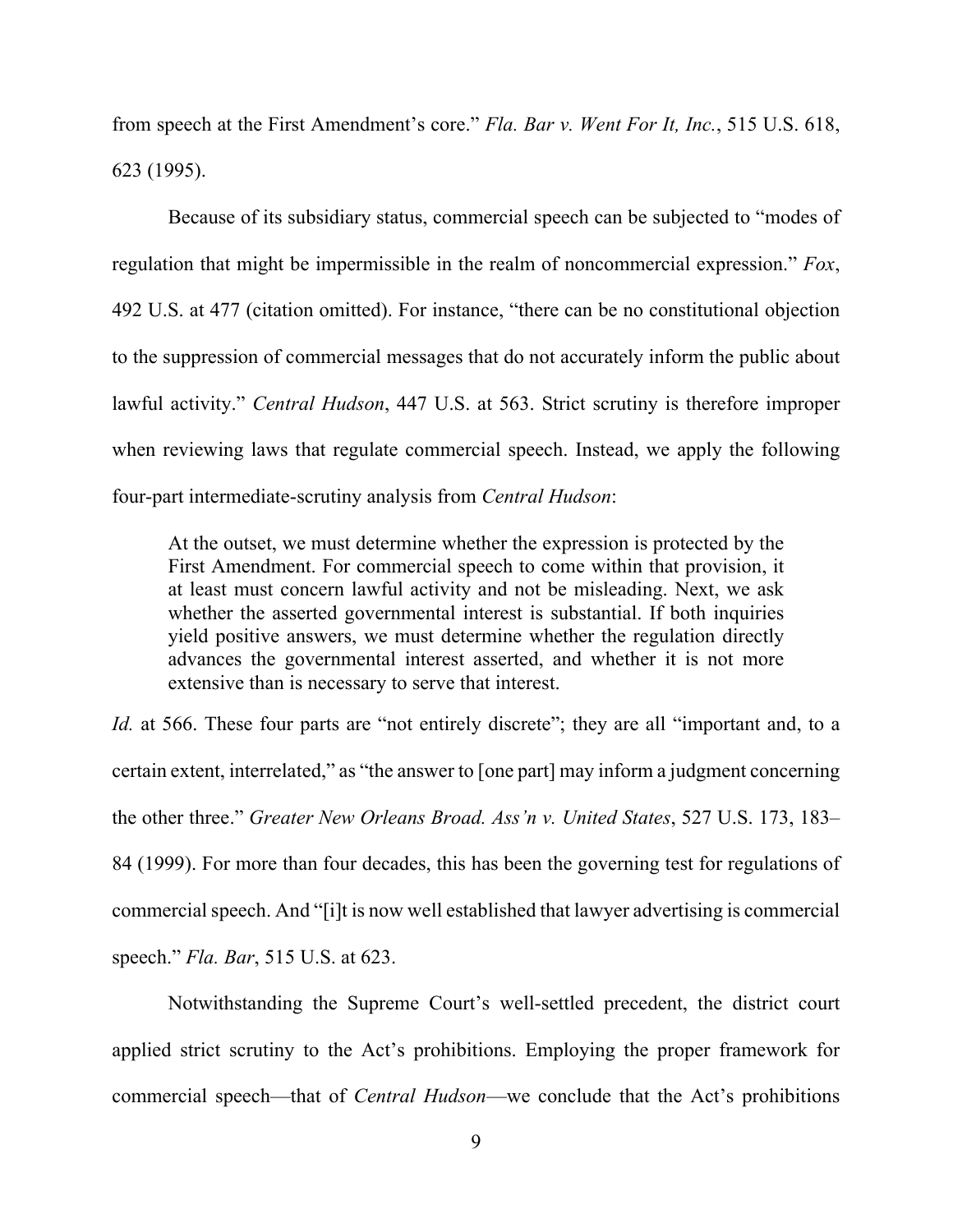present no constitutional problem. The Act targets misleading speech and furthers substantial government interests in an appropriately tailored manner.

### A.

The standard of review in this case is critical. The district court, as noted, decided to "apply strict scrutiny" to the West Virginia statute. J.A. 230. In so doing it relied primarily on a line of Supreme Court cases, beginning with *Sorrell,* stating that contentbased laws are subject to strict scrutiny. Because of that baseline, it saw no need to analyze the Act under *Central Hudson*. But each of these cases arose in a different context, and none of them purport to displace commercial speech doctrine. So we must follow *Central Hudson* here. We leave to the Supreme Court "the prerogative of overruling its own decisions." *Rodriguez de Quijas v. Shearson/Am. Express, Inc.*, 490 U.S. 477, 484 (1989).

The district court missed the import of the cases it quoted. Begin with *Sorrell*, which stated that "[i]n the ordinary case it is all but dispositive to conclude that a law is content based and, in practice, viewpoint discriminatory." 564 U.S. at 571; *see* J.A. 225. Yet this line must be placed within the larger context. To start, the State in *Sorrell*—unlike West Virginia here—did not contend that "the provision challenged" would "prevent false or misleading speech." *Sorrell*, 564 U.S. at 579. But even more fundamentally, *Sorrell itself* applied the *Central Hudson* framework to a concededly "content-based law." *Id.* at 571. Instead of examining whether the law was the least restrictive means to further a compelling governmental interest (which would have been classic strict scrutiny language), the Court required the State to show "that the statute directly advances a substantial governmental interest and that the measure is drawn to achieve that interest"—and it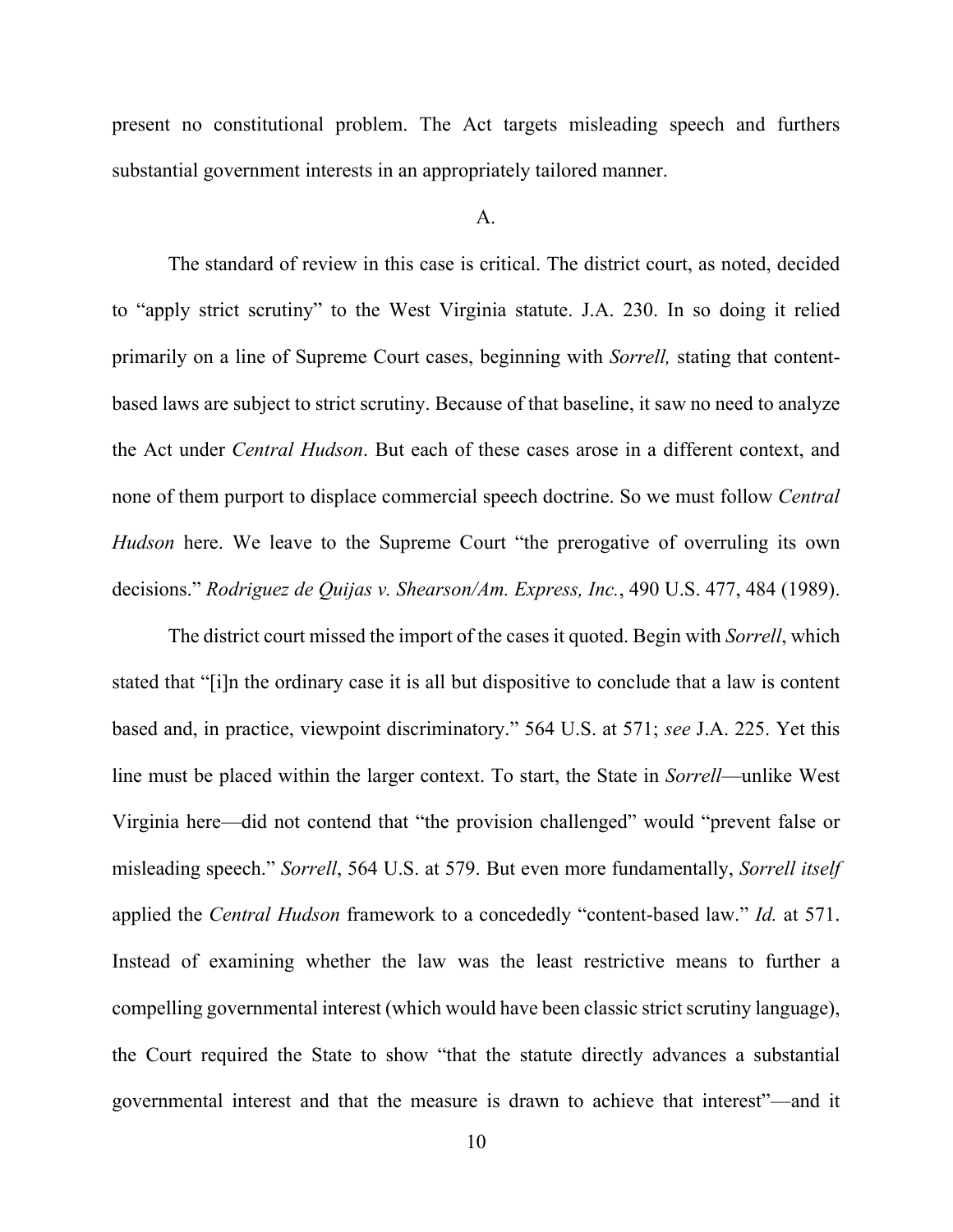explicitly cited *Central Hudson* for this proposition. *Id.* at 572 (citing 447 U.S. at 566). It is difficult to imagine that the Supreme Court, in consciously relying on *Central Hudson*, was actually overruling it.

*Reed* also generally stated that "[a] law that is content based on its face is subject to strict scrutiny." 576 U.S. at 165; *see* J.A. 227. However, *Reed* involved a sign code that regulated non-commercial speech. *See* 576 U.S. at 159–61 (discussing ideological signs, political signs, and signs directing the public to nonprofit gatherings). Indeed, that case concerned political speech at the heart of the First Amendment, so it never needed to mention commercial speech or any precedents in that vein. Rather than overruling longsettled precedent, *Reed* simply concerned a totally different context; it cannot be distorted to so unsettle the *Central Hudson* regime. After all, the Supreme Court "does not normally overturn, or so dramatically limit, earlier authority *sub silentio*." *Shalala v. Ill. Council on Long Term Care, Inc.*, 529 U.S. 1, 18 (2000).

Finally, *Barr* does not suggest otherwise or "foreclose<sup>[]"</sup> the application of intermediate scrutiny. J.A. 227. While *Barr* did broadly state that "[c]ontent-based laws are subject to strict scrutiny," 140 S. Ct. at 2346, it also distinguished "impermissible content-based speech restrictions from traditional or ordinary economic regulation of commercial activity that imposes incidental burdens on speech," *id.* at 2347. And *Barr* explicitly warned that it was not seeking to upset the First Amendment apple cart. *Id.* ("Our decision is not intended to expand existing First Amendment doctrine or to otherwise affect traditional or ordinary economic regulation of commercial activity.").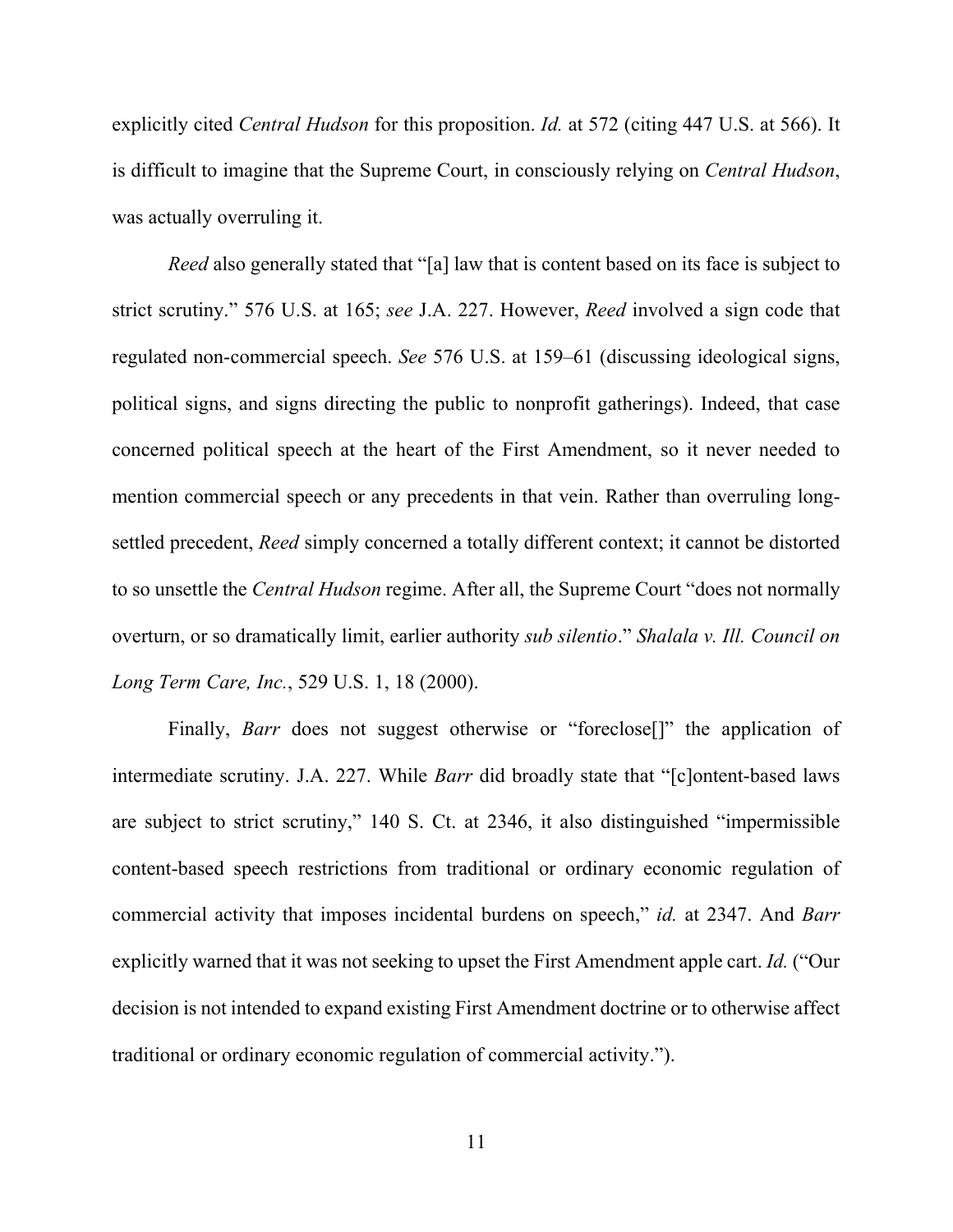Far from overruling *Central Hudson*, the Supreme Court has again and again indicated that it remains good law. Our court has continued to recognize as much, even after *Sorrell*. *See, e.g.*, *Stuart v. Camnitz*, 774 F.3d 238, 244 (4th Cir. 2014) (citing *Central Hudson* for the proposition that commercial speech receives a lower level of review); *Fusaro v. Cogan*, 930 F.3d 241, 249 (4th Cir. 2019) (citing *Stuart* for the same). Other circuits likewise continue to follow *Central Hudson*. *See, e.g.*, *Greater Phila. Chamber of Com. v. City of Philadelphia*, 949 F.3d 116, 138 (3d Cir. 2020) ("[T]he Supreme Court has consistently applied intermediate scrutiny to commercial speech restrictions, even those that were content- and speaker-based."); *Vugo, Inc. v. City of New York*, 931 F.3d 42, 50 (2d Cir. 2019) ("*Sorrell* leaves the *Central Hudson* regime in place."); *Retail Digit. Network, LLC v. Prieto*, 861 F.3d 839, 841 (9th Cir. 2017) (en banc) ("*Sorrell* did not modify the *Central Hudson* standard.").

To be clear: Commercial speech regulations are analyzed under *Central Hudson*. Begrudgingly acknowledging this reality, plaintiffs try to suggest that the standard of review does not matter here. In support, they cite *Sorrell*'s statement that "the outcome is the same whether a special commercial speech inquiry or a stricter form of judicial scrutiny is applied." 564 U.S. at 571. Crucially, though, the Supreme Court in *Sorrell* applied *intermediate* scrutiny in finding the law at issue unconstitutional, while the district court in this case applied *strict* scrutiny. As intermediate scrutiny is "less onerous" than strict scrutiny, and strict scrutiny is the "most demanding test known to constitutional law," *Kolbe v. Hogan*, 849 F.3d 114, 133 (4th Cir. 2017) (en banc), the Supreme Court in *Sorrell* could rightly say that a law failing intermediate scrutiny would also fail strict scrutiny.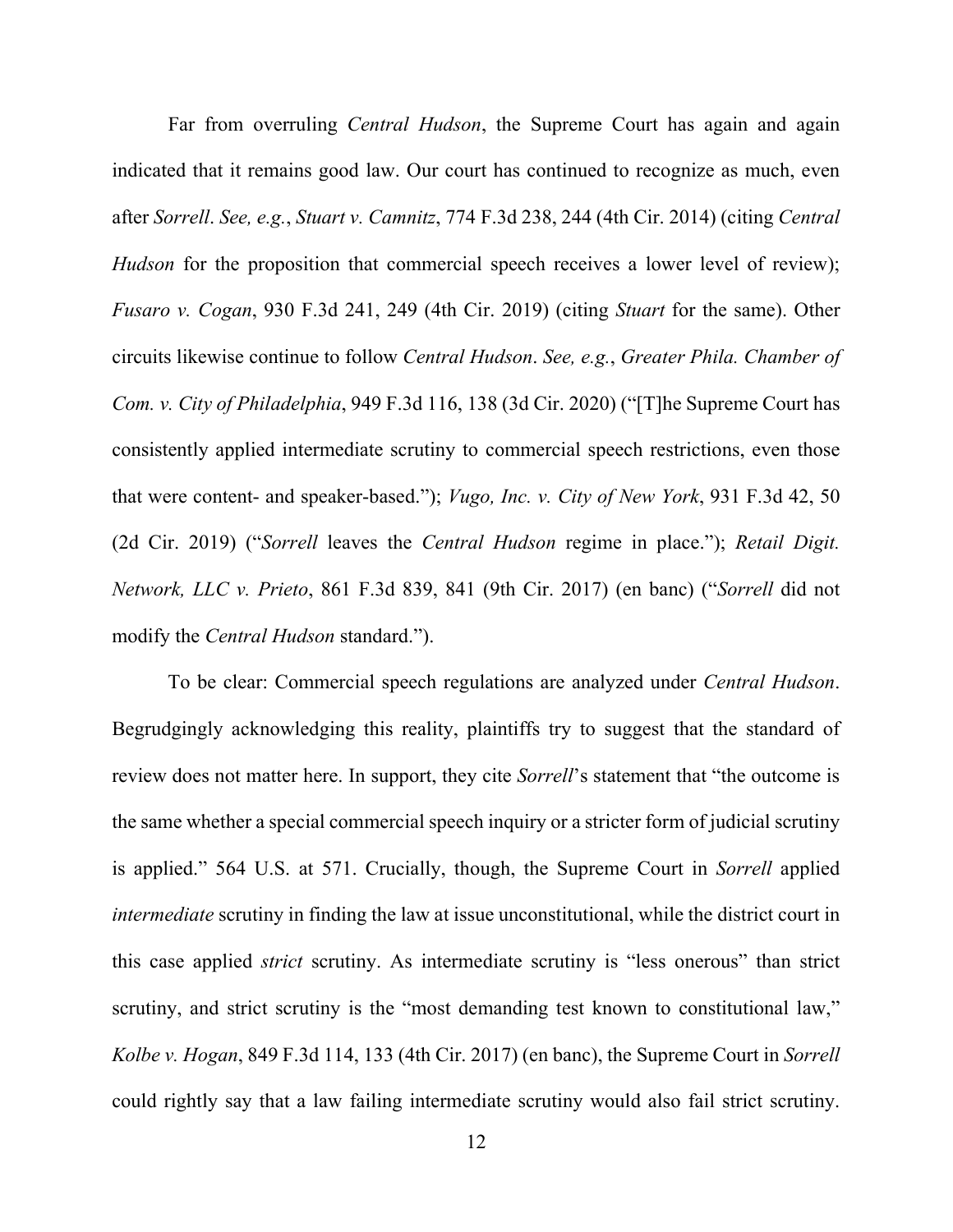After all, if you can't ski a blue run successfully, you obviously can't tackle a double black diamond. Yet failing to navigate a treacherous course does not imply an inability to handle a gentler slope. Likewise, that a statute fails strict scrutiny means little for how it would fare under a more lenient intermediate standard. Because the district court applied only the most demanding test here, plaintiffs' argument reflects a misunderstanding as to how standards of review are meant to operate.

### B.

Applying *Central Hudson*'s framework, we conclude that the Act's prohibitions survive constitutional scrutiny. The Act's three prohibitions target misleading speech, West Virginia has substantial interests in protecting public health and in preventing deception, and the Act advances these interests in a narrowly tailored and reasonable way.

1.

First, we must consider whether the Act regulates misleading speech. *Central Hudson*, 447 U.S. at 566. If advertising is misleading, it "may be prohibited entirely." *In re R. M. J.*, 455 U.S. 191, 203 (1982). Supreme Court cases "make clear that the State may ban commercial expression that is fraudulent or deceptive without further justification." *Edenfield v. Fane*, 507 U.S. 761, 768 (1993). Unquestionably, the State "may impose appropriate restrictions" on "particular content or method[s] of advertising" that are either "inherently" or "in fact" misleading. *In re R. M. J.*, 455 U.S. at 203. So at this step, we ask whether the regulated speech is inherently misleading or whether there is evidence that it is actually misleading. *W. Va. Ass'n of Club Owners & Fraternal Servs. v. Musgrave*, 553

F.3d 292, 302 (4th Cir. 2009).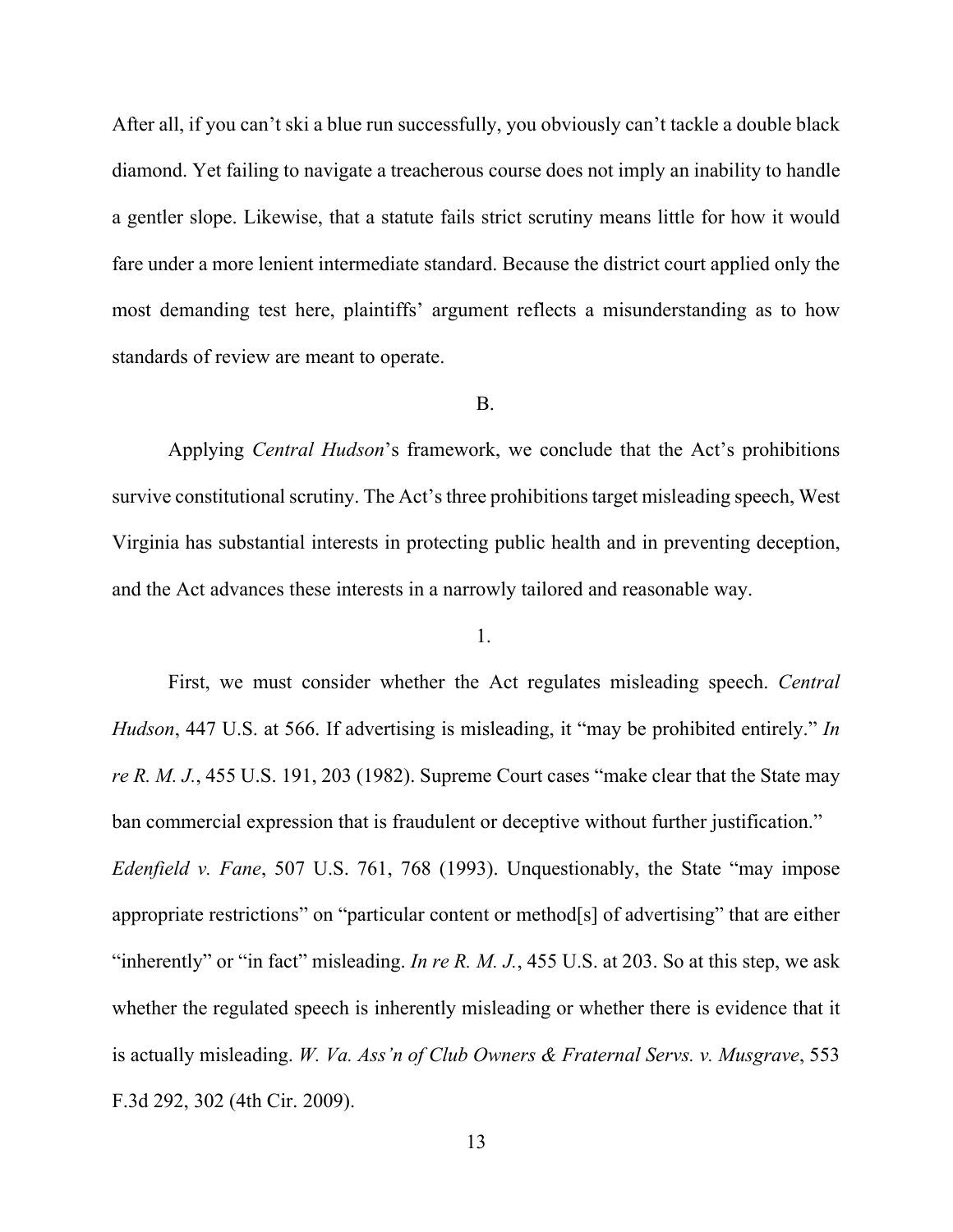Here, each of the Act's prohibitions targets speech that is either inherently or actually misleading. The dangers in this area are clear. Drug-related lawyer advertisements might give medically unsophisticated viewers the impression that attorneys are disinterestedly dispensing medical or governmental advice instead of actively soliciting clients. And those viewers might in response undertake a rash course of action detrimental to their health and wellbeing by promptly dropping their medications. West Virginia has merely attempted to abate these dangers.

Take the prohibitions in turn. First, the Act prohibits presenting "a legal advertisement as a 'consumer medical alert', 'health alert', 'consumer alert', 'public service health announcement', or substantially similar phrase suggesting to a reasonable recipient that the advertisement is offering professional, medical, or government agency advice about pharmaceuticals or medical devices rather than legal services." W. Va. Code  $\S$  47-28-3(a)(2). The Act thus precludes dressing up a legal advertisement as something it isn't—a public service announcement or a medical alert. It thereby explicitly targets a practice that is inherently misleading, and one which evidence shows is actually misleading. *See* Fed. Trade Comm'n, *FTC Flags Potentially Unlawful TV Ads for Prescription Drug Lawsuits* (Sept. 24, 2019) ("FTC Press Release") (Ads that open "with sensational warnings or alerts . . . may initially mislead consumers into thinking they are watching a government-sanctioned medical alert or public service announcement."); Jesse King & Elizabeth Tippett, *Drug Injury Advertising*, 18 Yale J. Health Pol'y L. & Ethics 114, 146–47 (2019) (finding "clear evidence that deceptive drug injury advertisements are likely to be misidentified" as public service or government announcements).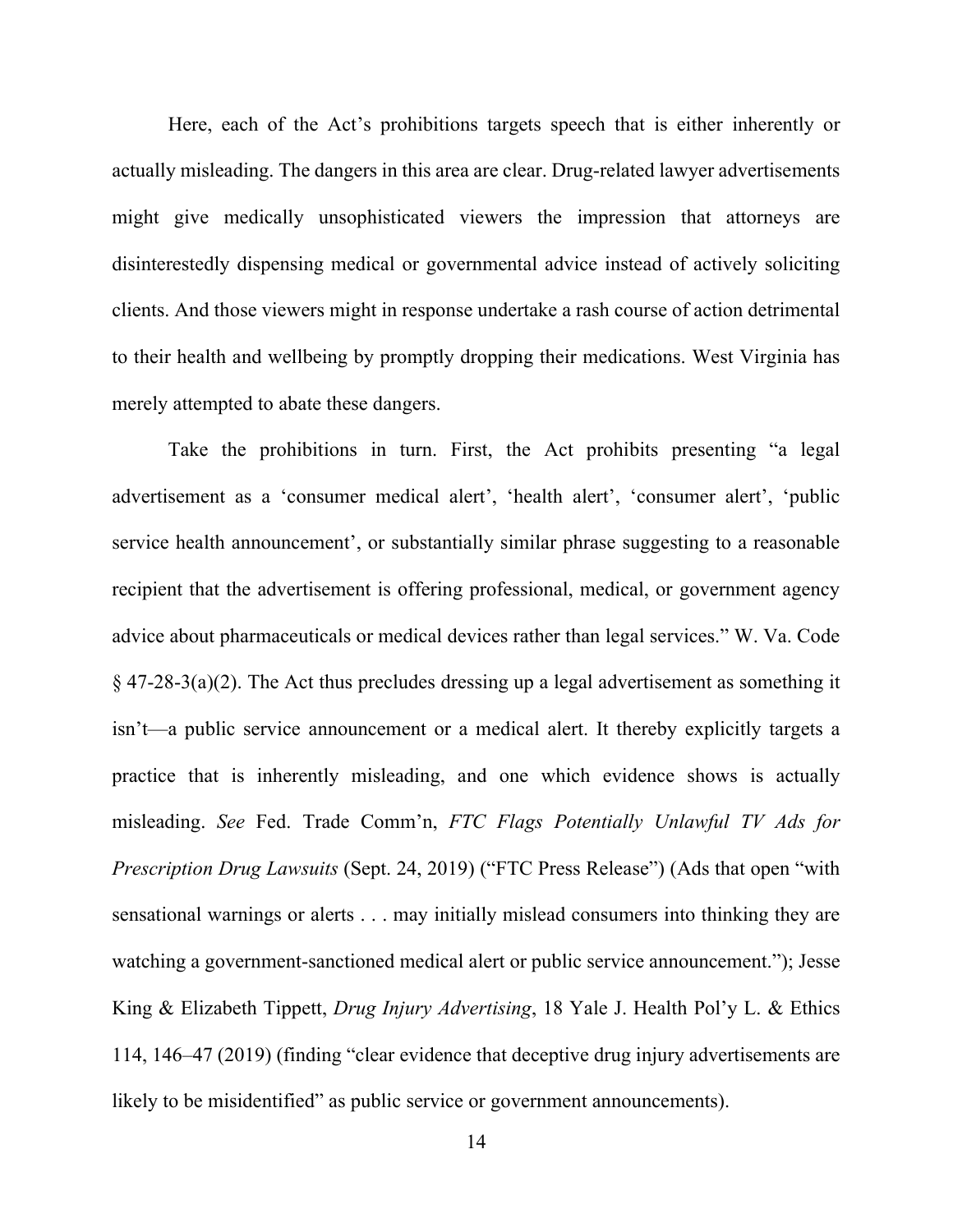Next, the Act prohibits displaying a government logo "in a manner that suggests affiliation with the sponsorship of that agency." W. Va. Code  $\S$  47-28-3(a)(3). Suggesting affiliation with the sponsorship of a government agency where none exists is inherently deceptive, as it is in no way truthful to suggest that private attorney advertisements have "the sponsorship" of the government. To their credit, plaintiffs do not argue otherwise.

The Act's final prohibition disallows using "the word 'recall' when referring to a product that has not been recalled by a government agency or through an agreement between a manufacturer and government agency." *Id.* § 47-28-3(a)(4). As "recall" is a loaded term that brings to mind substantial government involvement, the Act prohibits lawyers from using the word when there is in fact little or no government involvement. It is entirely reasonable for the West Virginia legislature both to conclude that "recall" would make consumers think that a government entity was responsible, and to decide that attorney advertising which conveys that false impression would mislead its citizens about the safety of medications or medical devices. And there is evidence confirming the legislature's judgment that "recall" is actually misleading. *See, e.g.*, FTC Press Release (noting that attorney advertisements "could leave consumers with the false impression that their physician-prescribed medication has been recalled"); U.S. Chamber Inst. for Legal Reform, *Bad for Your Health: Lawsuit Advertising, Implications and Solutions* (Oct. 2017), at 28 ("*Bad for Your Health*") (noting testimony of Dr. W. Frank Peacock that a legal advertisement persuaded a highly educated patient to discontinue use of a blood thinning medication, even though it remained very safe and effective).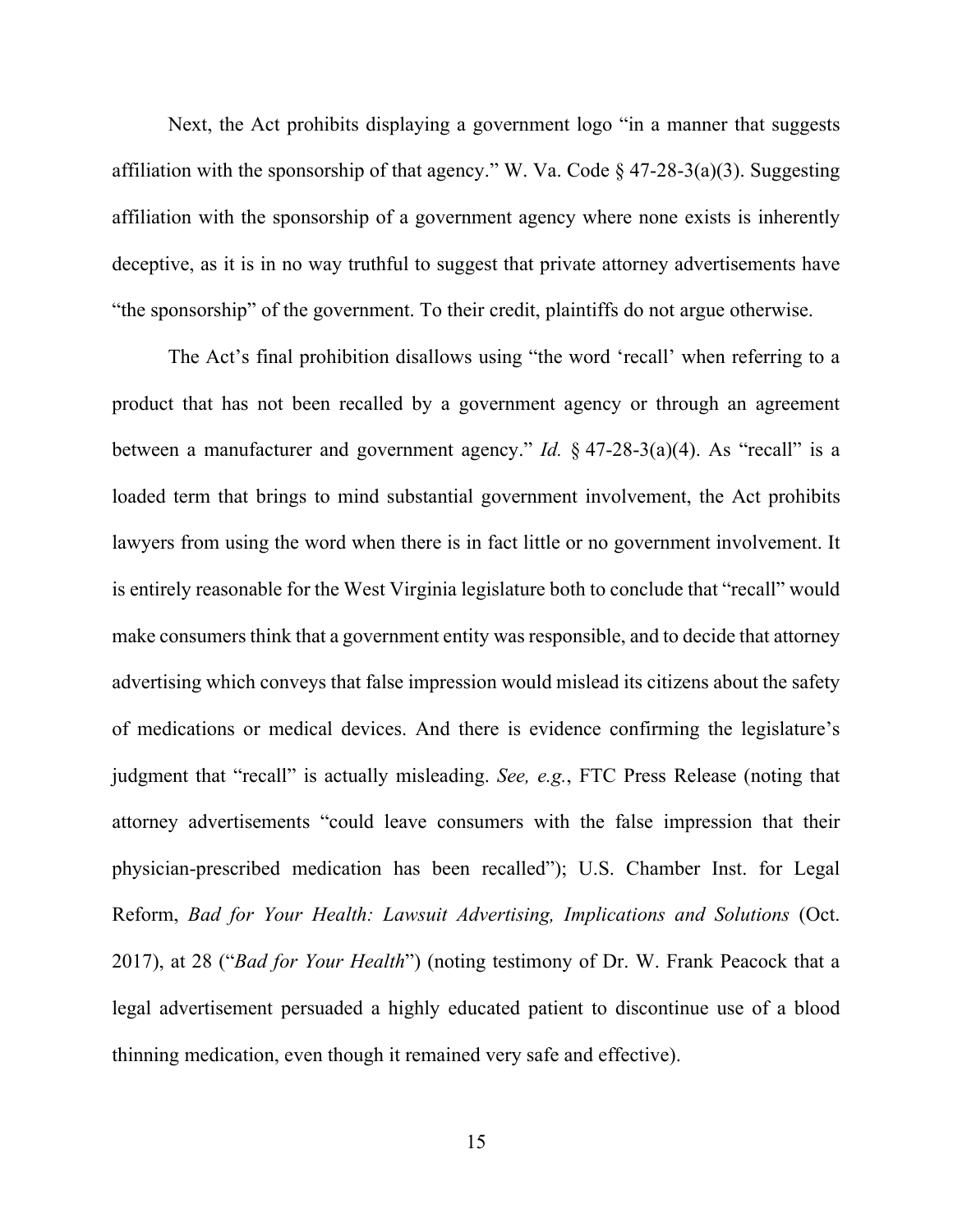Plaintiffs argue that the Act prohibits the word "recall" even where an attorney advertisement truthfully indicates that a drug or device has been recalled by the manufacturer. They give the example of Zantac, where the FDA asked manufacturers to withdraw the product from the market and the manufacturers then complied with the FDA's request. Noting that FDA regulations state that a "[r]ecall is a voluntary action" that "may be undertaken voluntarily and at any time by manufacturers . . . or at the request of the [FDA]," 21 C.F.R. § 7.40(a)–(b), plaintiffs conclude that the Act bans the use of the word "recall" in this situation. They also raise other hypotheticals: where a manufacturer refuses to withdraw its product after an FDA request, or where a manufacturer voluntarily removes its product from the market.

At the outset, the Act actually allows the word "recall" in the Zantac scenario. As the State conceded at oral argument, the Act would not prohibit describing what happened with Zantac as a "recall." Oral Arg. at 41:57–42:31. If the FDA has made a request for a recall and the manufacturer complies, then there has been an "agreement between a manufacturer and government agency." W. Va. Code § 47-28-3(a)(4). The Act does not define what an "agreement" is and, as the State notes, the phrase on its face encompasses agreements of an informal nature. The concerns animating the recall prohibition—that consumers would think that the government is involved when it is not, or would think that the products are more dangerous than they are—are not present in the same way where the government makes a request for the product to be withdrawn and the manufacturer complies. Attorney advertisements are therefore free to describe an FDA request followed by manufacturer compliance as a "recall."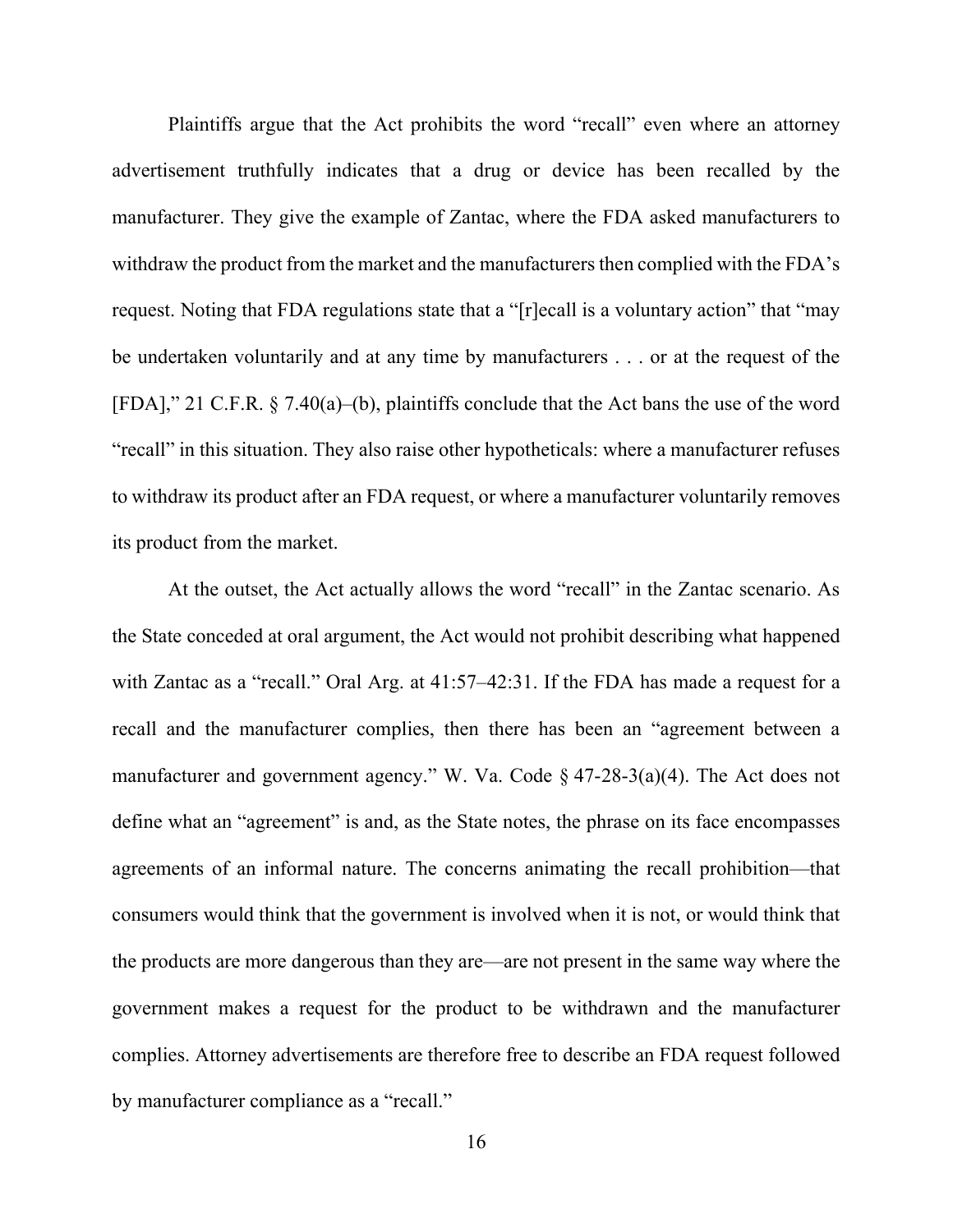As to the scenarios of manufacturer refusal or voluntary withdrawal, plaintiffs overlook the fact that objectively truthful speech can still be misleading. Even assuming, then, that the Act prohibits the use of the word "recall" in these situations, we see no constitutional infirmity here. We think it unlikely that individuals will carefully parse the extent of the government's involvement when they hear the word "recall." Precisely because the regulatory meaning of "recall" might not fully align with the ordinary meaning that a consumer would assign, West Virginia seeks to prevent the mistaken assumptions arising from this mismatch.

Even though attorneys may not use the word "recall" in these situations, they are not prohibited by the Act from explaining truthfully the circumstances of a drug's removal from the market. Suppose, for example, plaintiffs were to say that "the drug's manufacturer refused to comply with an FDA request to take this product off the market." Or suppose they were to state that a manufacturer "has voluntarily withdrawn this medical device after discovering health and safety concerns." We need not pass on all the different hypothetical statements that might arise, because such cases are not before us. Suffice it to note that statements such as the above would present a controversy that is different from the case at bar.

One can imagine multiple ways to accurately describe what has happened without relying on the troublesome word "recall." That West Virginia requires plaintiffs to make use of available alternatives instead of resorting to the loaded (and potentially misleading) shorthand plaintiffs prefer seems to us eminently reasonable. It also means that manufacturers are incentivized to freely remove defective drugs on their own, without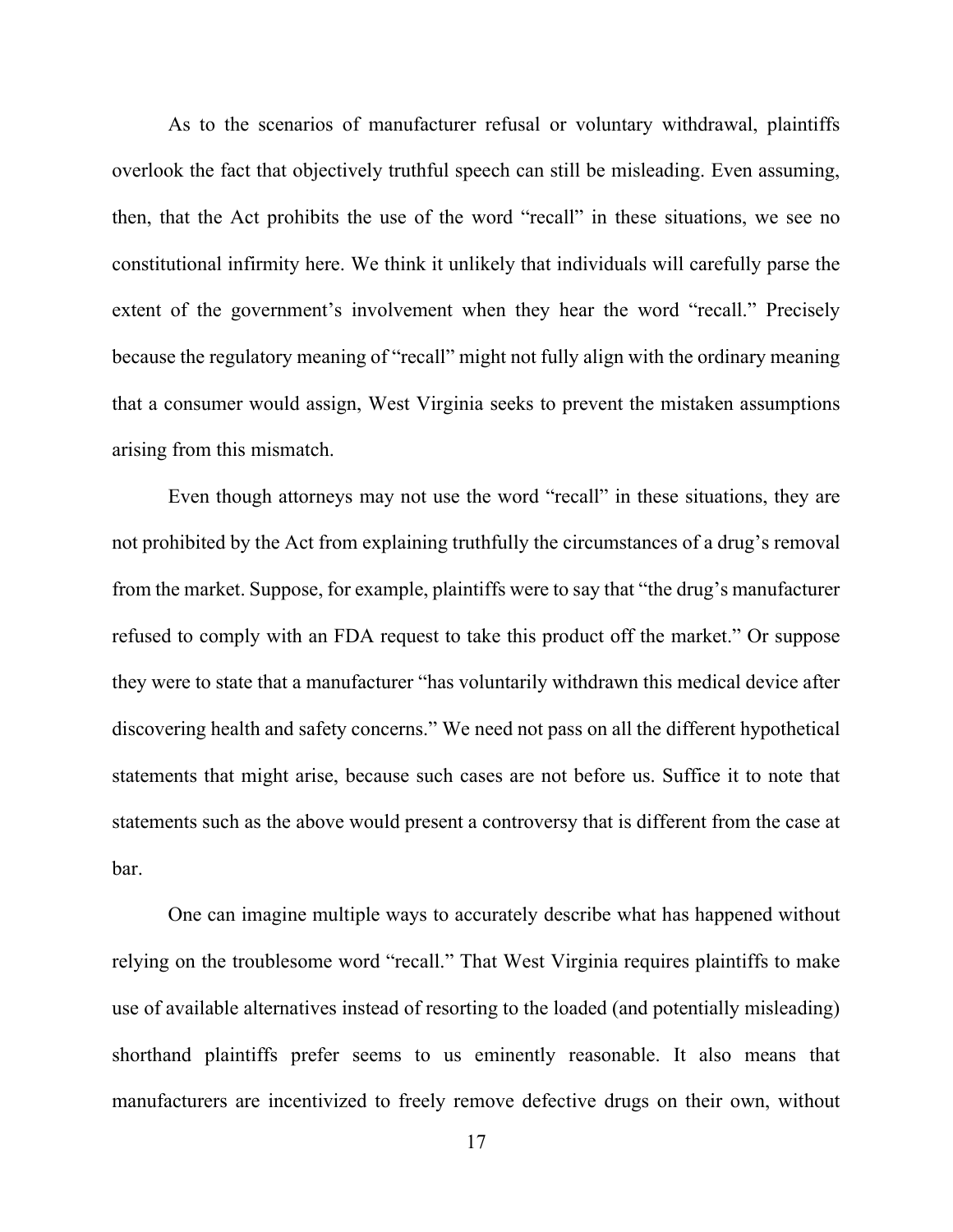worrying that the word "recall" will be plastered all over an advertisement and convey the misleading impression that the government has pulled the medication off the market. Again, attorney advertisements are not shut down—the ads just cannot use the word "recall" in limited and potentially misleading contexts.

### 2.

Next we ask whether the government interest justifying the Act is "substantial." *Central Hudson*, 447 U.S. at 566. The Supreme Court in *Central Hudson* noted that commercial speech "at least must concern lawful activity and not be misleading" to come within the First Amendment's protections. *Id.* We have concluded that West Virginia targets misleading speech through the Act, and so we likely need proceed no further. Out of a sense of caution, however, we take up the remainder of the *Central Hudson* analysis.

In that connection, we note that West Virginia has two substantial interests in this case: protecting public health and preventing deception. First, the Act implicates the State's fundamental interest in protecting public health because it prevents medical mishaps arising out of misleading lawyer advertising. This is a canonical state interest; West Virginia unquestionably has a "compelling interest in assuring safe health care for the public." *Varandani v. Bowen*, 824 F.2d 307, 311 (4th Cir. 1987). Ensuring the health and safety of West Virginia's residents is crucial to the State's police power, and West Virginia has broad authority to regulate in this domain.

Second, and relatedly, the State has a substantial interest in protecting its citizens from deception when it comes to medical issues. As we have already discussed, the Act implicates this interest because it specifically targets words and phrases that are actually or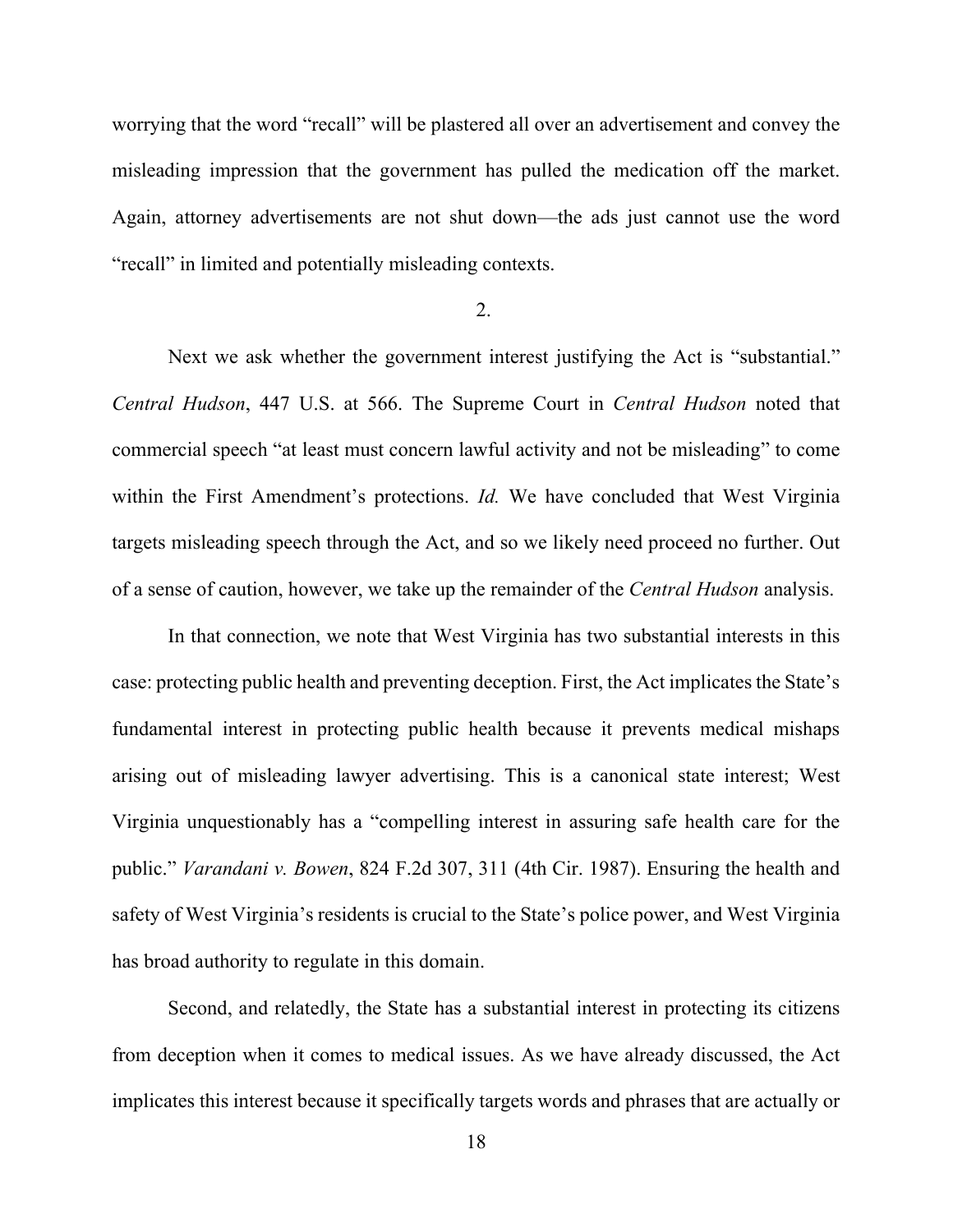inherently misleading. And one need only watch a single thirty-second television advertisement for a new medication, or merely peek inside the medicine cabinet, to realize that accurate information about medications and their side effects is of the utmost importance. The extensive regulation surrounding the public discussion of the everproliferating number of prescriptions and medications indicates that communications in this area must be handled with the greatest care.

Plaintiffs counter that the State's asserted interests merely repeat the losing arguments from *Sorrell*. True, in *Sorrell*, Vermont asserted a public-health justification that the Supreme Court found unavailing. *See* 564 U.S. at 576–79. But that was because the whole premise of the challenged law was that the regulated speech—which the State admitted was completely truthful—was *too* persuasive. *Id.* at 577–78. And that's why, where Vermont did not argue that the challenged law would prevent false or misleading speech, its attempt to regulate "turn[ed] on nothing more than a difference of opinion." *Id.* at 579. Not so here. West Virginia *has* argued that the Act would prevent misleading speech, and it is not trying to regulate the advertisements in question merely because they are persuasive. The Act does not prohibit attorneys in West Virginia from using advertisements to convince potential clients to sue, just as before. But it does disallow attorneys from spreading misleading information that may well cause viewers to take drastic actions that negatively affect their health.

Over a century ago, the Supreme Court paid heed to West Virginia's interests in protecting public health and preventing deception as to medical issues when it upheld West Virginia's medical licensing requirements. *See Dent v. West Virginia*, 129 U.S. 114, 122–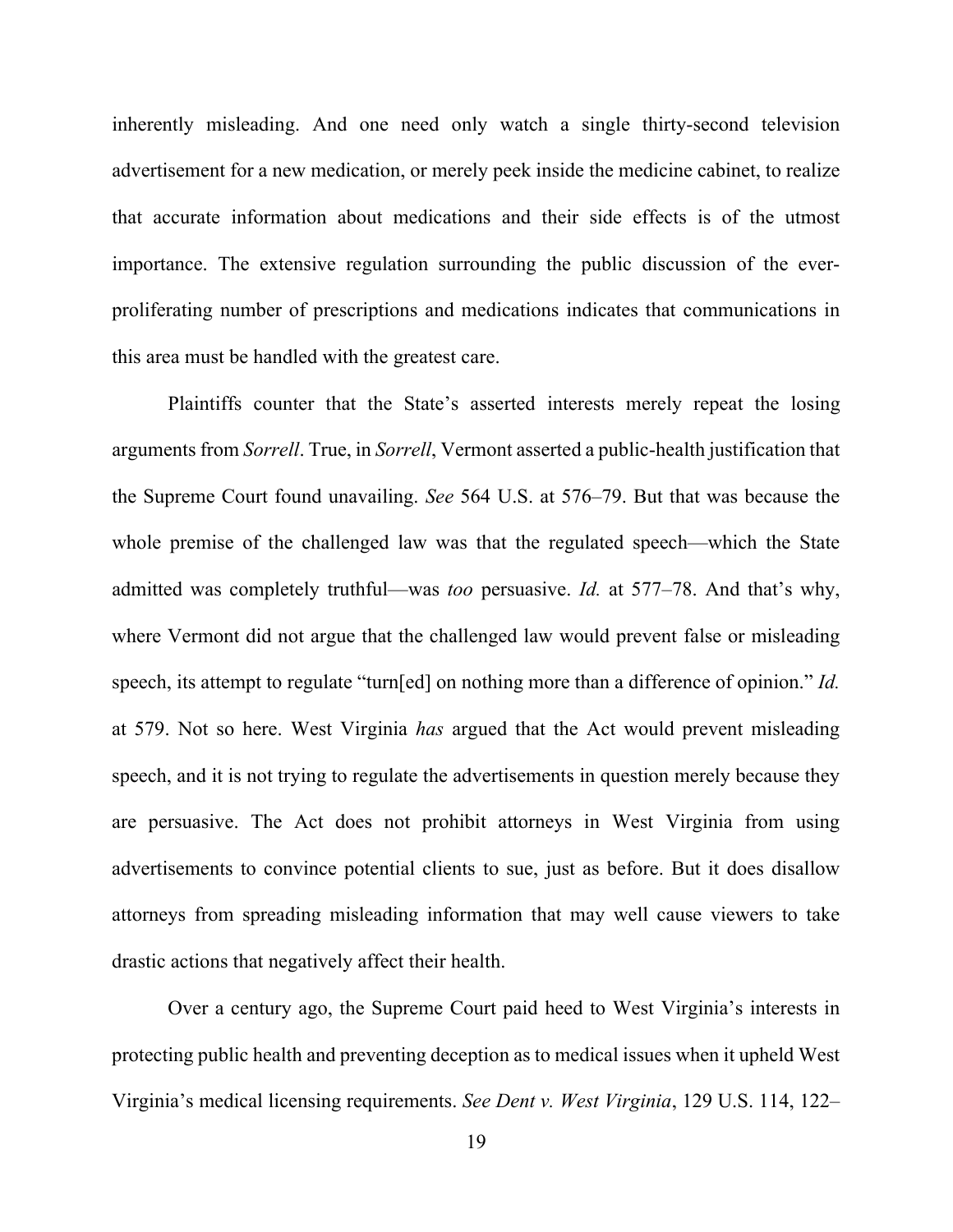23 (1889). The State here justifiably asserts the same interests, and we have no trouble in concluding that those interests are substantial.

3.

Finally, we address the last two steps of *Central Hudson* to ask whether the Act "directly advances" West Virginia's substantial interests in a way that is "not more extensive than is necessary" to serve those interests. 447 U.S. at 566. As to direct advancement, West Virginia's burden "is not satisfied by mere speculation or conjecture"; instead, the State "must demonstrate that the harms it recites are real and that its restriction will in fact alleviate them to a material degree." *Edenfield*, 507 U.S. at 770–71. Yet there is no requirement that "empirical data come . . . accompanied by a surfeit of background information." *Lorillard Tobacco Co. v. Reilly*, 533 U.S. 525, 555 (2001) (quoting *Fla. Bar*, 515 U.S. at 628). Rather, the State may "justify speech restrictions by reference to studies and anecdotes pertaining to different locales altogether"—or even "based solely on history, consensus, and simple common sense." *Id.* (quoting *Fla. Bar*, 515 U.S. at 628) (internal quotation marks omitted).

The extensiveness prong "complements" the direct-advancement inquiry. *Greater New Orleans Broad. Ass'n*, 527 U.S. at 188. Here, the State "is not required to employ the least restrictive means conceivable." *Id.* Instead, there needs to be a "fit between the legislature's ends and the means chosen to accomplish those ends—a fit that is not necessarily perfect, but reasonable; that represents not necessarily the single best disposition but one whose scope is in proportion to the interest served; that employs . . . a means narrowly tailored to achieve the desired objective." *Fox*, 492 U.S. at 480 (internal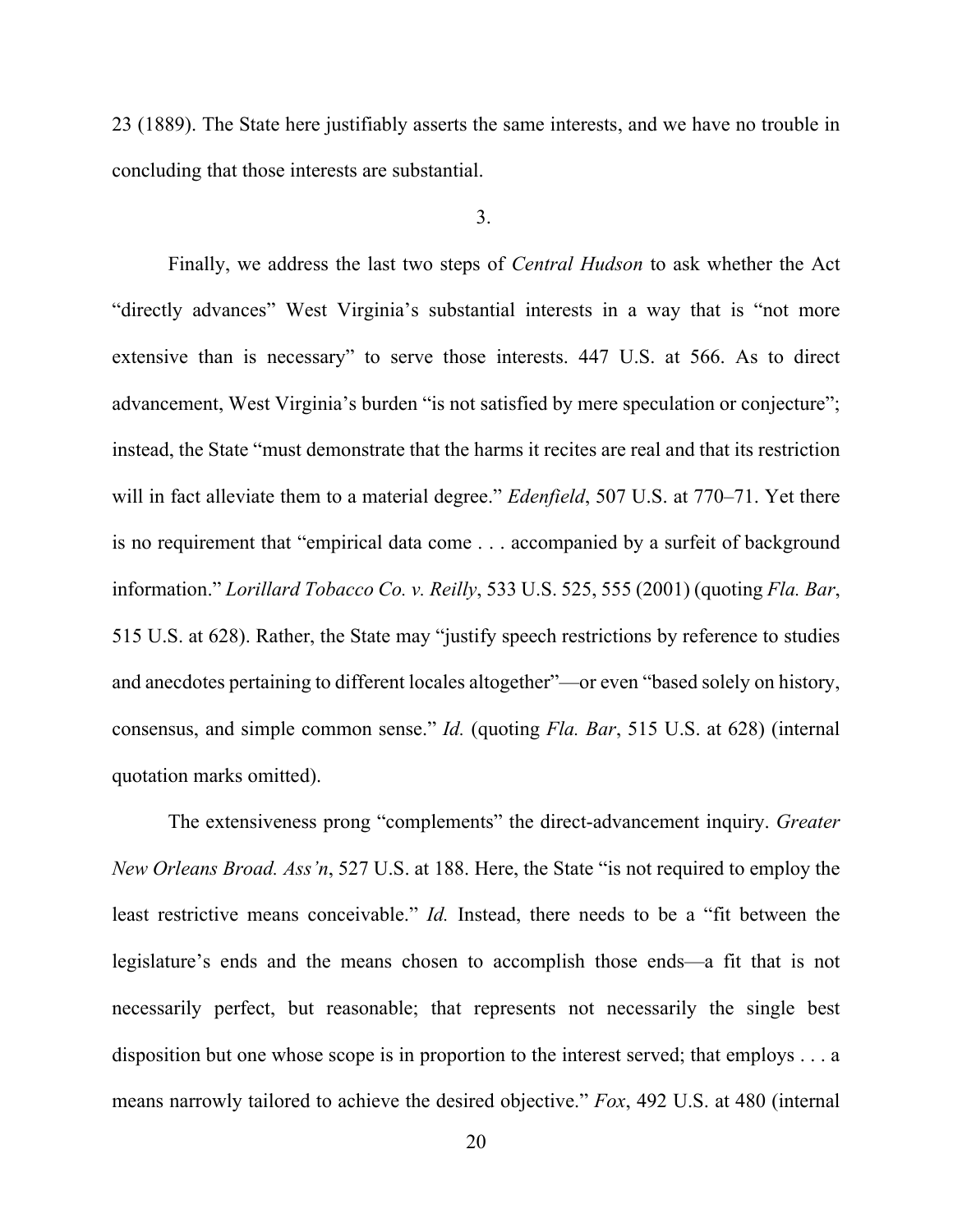quotation marks and citations omitted). Because it is difficult to "establish[] with precision the point at which restrictions become more extensive than their objective requires," this standard gives the State "needed leeway in a field (commercial speech) traditionally subject to governmental regulation." *Id.* at 481 (internal quotation marks omitted).

The Act's prohibitions plainly pass this test. As previously noted, each prohibition targets particular misleading words or images in order to protect public health and prevent citizens from taking misguided medical actions based on attorney advice. The State wants to ensure that viewers understand that attorneys are engaging in legal solicitation, not tendering medical advice with the government's imprimatur. Preventing inherently misleading uses of phrases like "medical alert" or "public service health announcement," misleading words like "recall," and misleading uses of images that suggest government "sponsorship," directly advances that goal—as studies and anecdotes confirm. And the fit here is narrowly tailored and reasonable. The Act does not strip attorneys of the ability to advertise. It does not presume to dictate what attorneys can say about their legal services, but instead reaches misleading statements about drugs or devices that might give rise to a lawsuit. It does not affect other industries or activities, but instead focuses on a particular problem. Really, the Act does not ask for much, but instead requires that attorneys present themselves truthfully as attorneys when they advertise.

Plaintiffs argue that West Virginia introduced no evidence that misleading lawyer advertising is a real (rather than hypothetical) problem in West Virginia. This of course ignores that intermediate scrutiny permits evidence "pertaining to different locales." *Fla. Bar*, 515 U.S. at 628. But it also overlooks the "studies and anecdotes," *id.*, that the State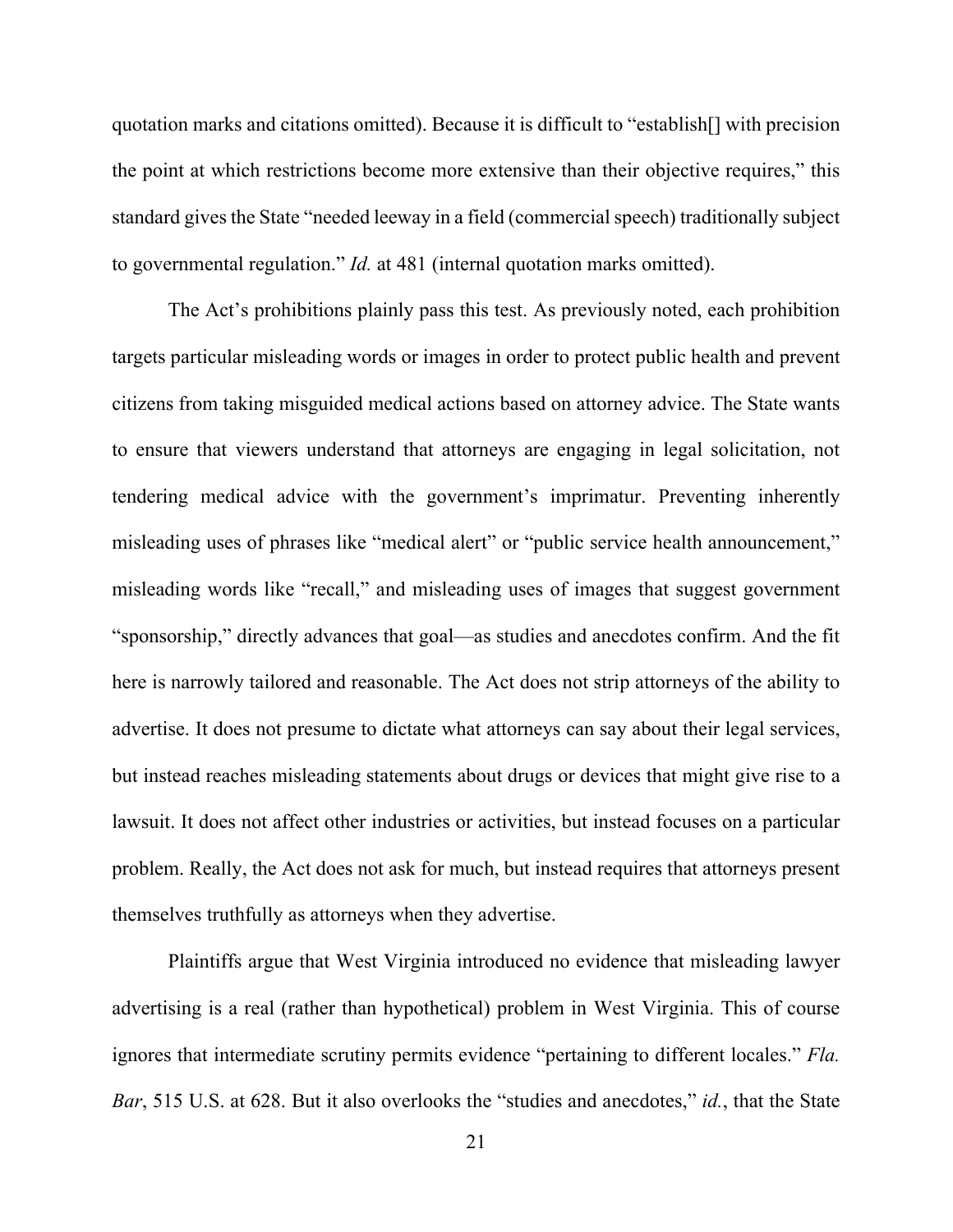did put forward to show both that attorney advertisements involving medications or medical devices can and do mislead viewers—and that attorneys often use the precise tactics that the State prohibits in the Act. Ominous warnings or alerts may lead viewers to think that an attorney advertisement conveys impartial medical information. *See, e.g.*, FTC Press Release; King & Tippett, *supra*, at 146–47; *Bad for Your Health*, *supra*, at 10 (providing visual example). Using government logos to suggest sponsorship can do the same. *See, e.g.*, Leah Miller, AARP, *Don't Confuse Lawsuit Ads That Look Like Public Service Announcements* (Mar. 21, 2018) (noting that "bad drug" advertisements often "feature altered logos of government agencies like the Food and Drug Administration"); *Bad for Your Health*, *supra*, at 13 (providing visual examples). And the misleading use of the word "recall" can lead to similar problems. *See, e.g.*, FTC Press Release. To prevent these specific misperceptions by the audience—and the misguided courses of action that might spring from them—the State has prohibited these specific practices by attorneys.

That West Virginia already has existing restrictions on lawyer advertising is similarly no reason to find that the Act's prohibitions fail intermediate scrutiny. As we have reasoned before, a statute "must stand or fall on its own merits, independent of whether it overlaps with other parts of [West Virginia's] legal landscape. The judgment we have to make is whether *this* Act is or is not a constitutional one. And all the duplication in the world would not by itself condemn it." *Wash. Post v. McManus*, 944 F.3d 506, 523 (4th Cir. 2019). It is also not clear that these prohibitions are in fact duplicative. The Act's requirement of a one-line disclaimer that "this is a legal advertisement," placed in fine print, may not have seemed sufficient to prevent the specific mischief that West Virginia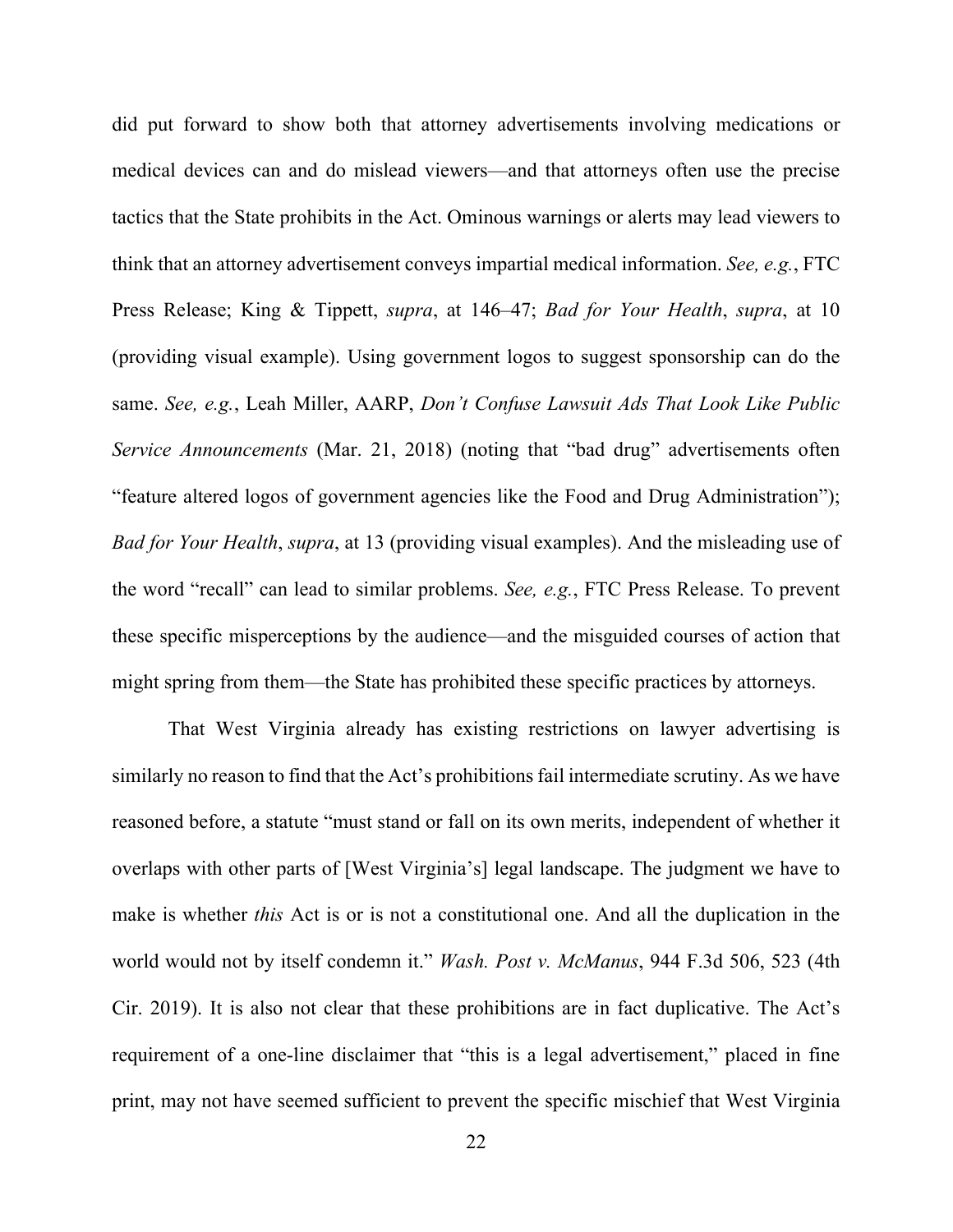seeks to avert. The legislature reasonably concluded that more was necessary in this situation, where the public-health consequences are substantial.

Plaintiffs next contend that West Virginia failed to "consider alternatives to regulating speech to achieve its ends," *Musgrave*, 553 F.3d at 305, suggesting that the State should undertake an "educational campaign[] focused on the problems" here instead of resorting to the Act's prohibitions, *44 Liquormart, Inc. v. Rhode Island*, 517 U.S. 484, 507 (1996). Yet it is difficult to visualize what this imagined campaign would look like. After all, the State is not regulating speech to convey a different message. Instead, it seeks to ensure that the information others communicate is truthful and not misleading. We thus doubt that a public-awareness campaign "might prove to be more effective" than the Act's prohibitions. *Id.* at 507. It is much more likely that misleading speech would wipe out the potential benefits of such a campaign.

West Virginia has chosen fitting means to prevent misleading speech. To achieve *this* end, it properly elected to enact the prohibitions that it did. And West Virginia is not out on a limb in doing so. In fact, two other States have passed nearly identical legislation, and several others have considered similar laws in recent legislative sessions. *See* Tex. Gov't Code § 81.153; Tenn. Code § 47-18-3002; *see also* Fla. S.B. 1992 (2021); Kan. S.B. 150 (2021); Ky. S.B. 20 (2021); La. S.B. 43 (2021).

Finally, plaintiffs argue that the alert and logo provisions are vague because they fail to provide fair notice as to which phrases are "substantially similar" or which logos suggest "sponsorship." But a law is not void for vagueness so long as it "(1) establishes minimal guidelines to govern law enforcement, and (2) gives reasonable notice of the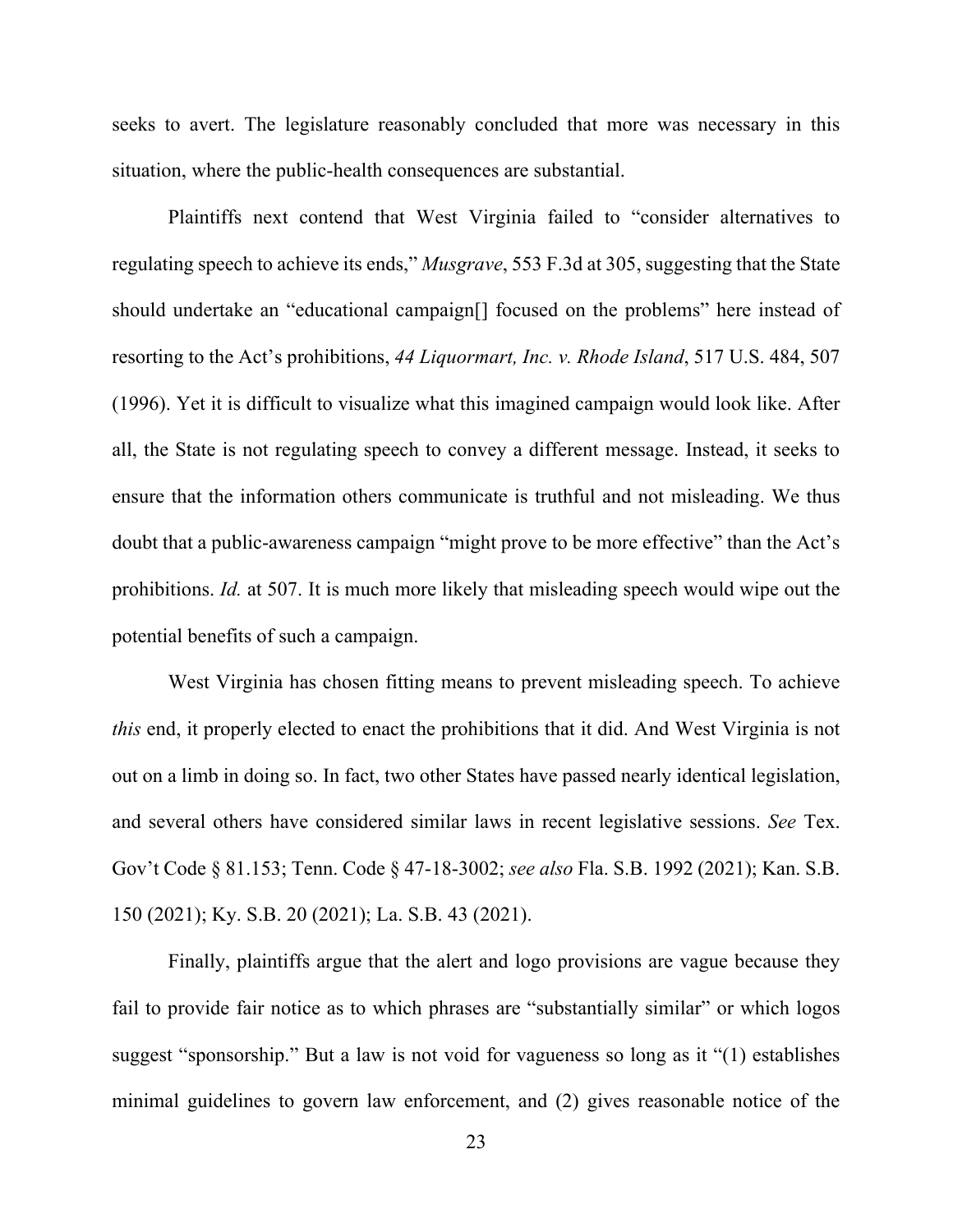proscribed conduct." *Schleifer v. City of Charlottesville*, 159 F.3d 843, 853 (4th Cir. 1998) (internal quotation marks omitted). That some smidgen of ambiguity remains is no reason to find a statute unconstitutionally vague. *United States v. Chong Lam*, 677 F.3d 190, 202 (4th Cir. 2012).

The Act does establish minimal guidelines and give reasonable notice: it makes clear specific terms the State has deemed misleading and why. And language like "suggesting an affiliation" or "substantially similar" has been upheld by other courts in the face of vagueness challenges. *See, e.g.*, *United States v. Johnson*, 626 F.3d 1085, 1090 (9th Cir. 2010) ("evidences [an] affiliation"); *United States v. Demott*, 906 F.3d 231, 237 (2d Cir. 2018) ("substantial similarity"). We see no vagueness problem here, just run-of-themill statutory phrases.

In short, we hold that the Act's prohibitions are subject to *Central Hudson*'s intermediate scrutiny. Applying that standard, we conclude that the prohibitions pose no constitutional problem. We thus reverse the district court's holding that the Act's prohibitions violate the First Amendment.

### III.

We turn now to the Act's disclosure requirements. The Supreme Court has made clear that there are "material differences between disclosure requirements and outright prohibitions on speech." *Zauderer v. Off. of Disciplinary Couns.*, 471 U.S. 626, 651 (1985). After all, as the Court noted, the "constitutionally protected interest in *not* providing any particular factual information in . . . advertising is minimal." *Id.*; *see also* Robert Post, *Compelled Commercial Speech*, 117 W. Va. L. Rev. 867, 877 (2015) ("Because the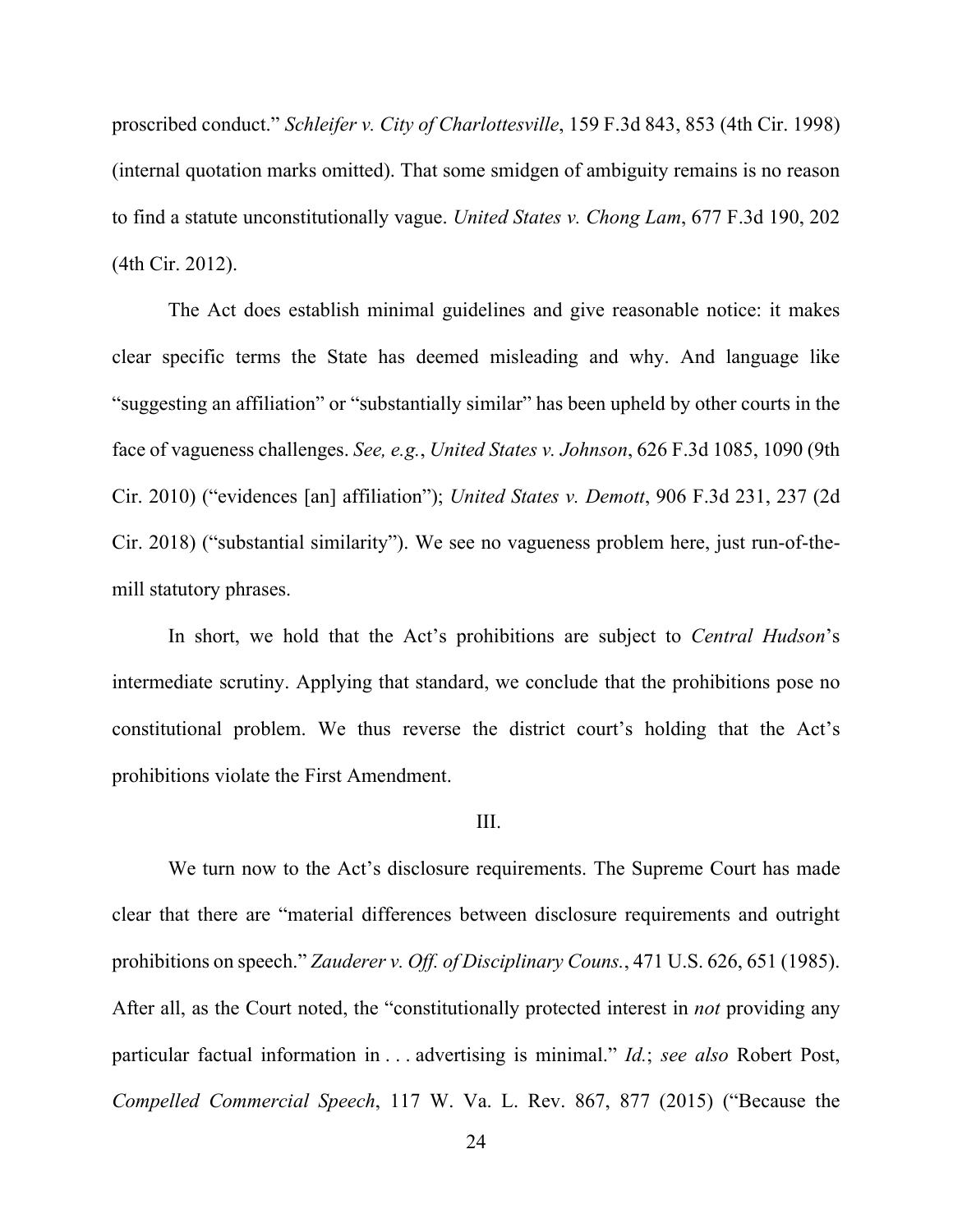constitutional value of commercial speech lies in the circulation of information, restrictions on commercial speech and compulsions to engage in commercial speech are constitutionally asymmetrical" and mandatory disclosures "may even enhance" the "constitutional purpose of commercial speech doctrine."). So, while prohibitions on commercial speech must pass the test articulated in *Central Hudson*, *Zauderer* held that laws requiring advertisers to disclose "purely factual and uncontroversial information" are permissible as long as the disclosure requirements are "reasonably related to the State's interest in preventing deception of consumers." 471 U.S. at 651.

To reiterate, plaintiffs challenge two disclosure requirements here. Both apply only to advertisements made "in connection with a prescription drug or medical device approved by the U.S. Food and Drug Administration." W. Va. Code § 47-28-3(b)(1), (b)(2). The subsection (b)(1) disclosure requires that such advertisements include the language: "Do not stop taking a prescribed medication without first consulting with your doctor. Discontinuing a prescribed medication without your doctor's advice can result in injury or death." *Id.* § 47-28-3(b)(1). And the subsection (b)(2) disclosure requires that advertisers "disclose that the subject of the legal advertisement remains approved by the U.S. Food and Drug Administration, unless the product has been recalled or withdrawn." *Id.* § 47-28-  $3(b)(2)$ .

Here, the district court properly noted that *Zauderer* generally applies to the mandatory disclosure of commercial speech. But it invalidated the disclosure requirements anyway, concluding that they were not sufficiently factual and uncontroversial for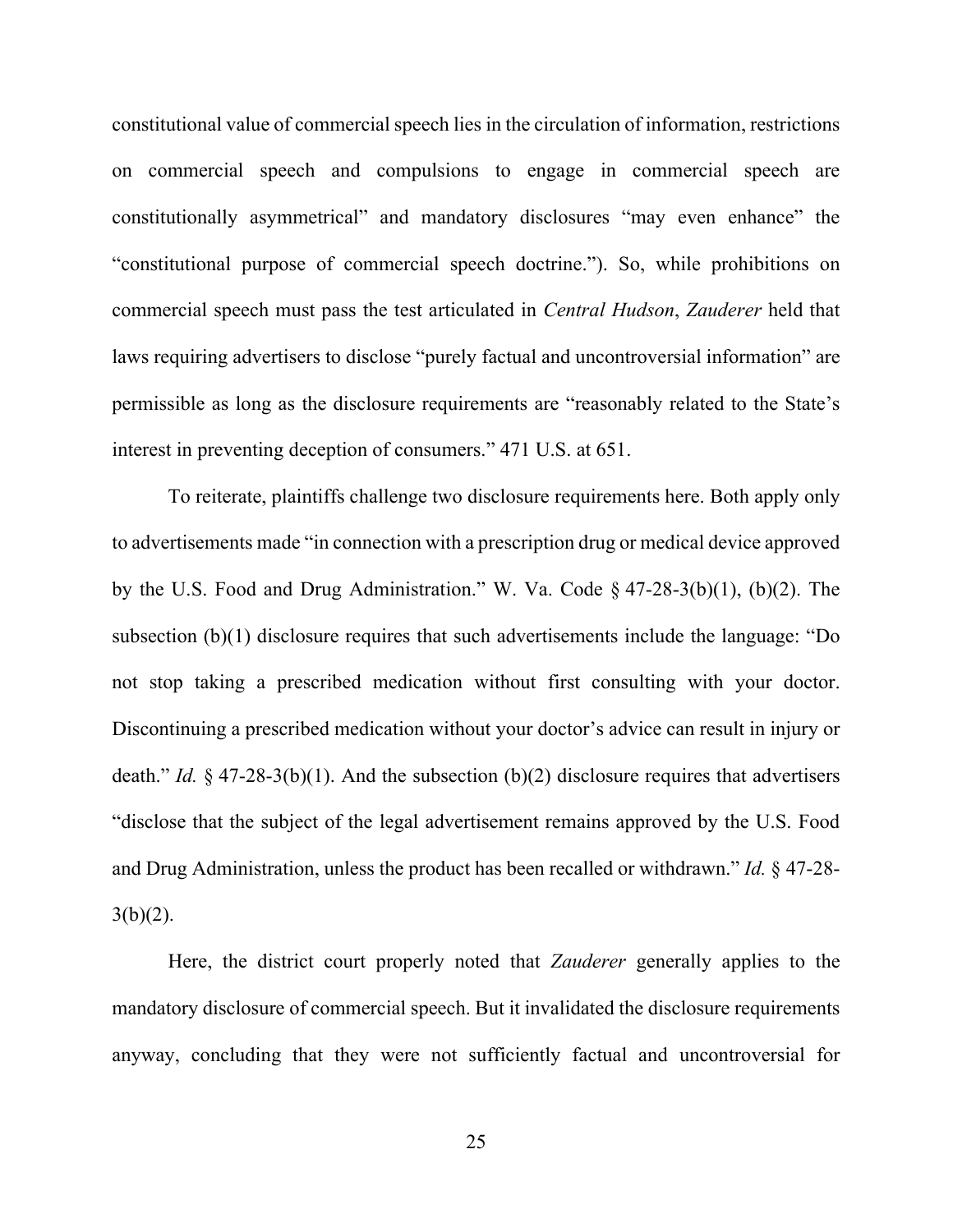*Zauderer*'s reasonable relation test to apply and, in any event, that they failed this deferential test. We disagree on both counts.

#### A.

Initially, as we have made clear, *Zauderer* applies to the disclosure requirements. In that case, which also concerned the regulation of attorney advertisements, the Court observed that the State had merely required the disclosure of "purely factual and uncontroversial information about the terms under which [the attorney's] services will be available," 471 U.S. at 651, and it is within this context that *Zauderer*'s reasonable relation test applies. Recently, in *National Institute of Family & Life Advocates v. Becerra* (*NIFLA*), 138 S. Ct. 2361 (2018), the Supreme Court cautioned against applying *Zauderer* to disclosures that "in no way relate[]" to the services being offered or that compel speech on hotly contested topics. *Id.* at 2372. There, the Court declined to apply *Zauderer* to a state statute that required private medical clinics to post information about entirely unrelated "state-sponsored services—including abortion, anything but an 'uncontroversial' topic." *Id* (emphasis omitted)*.* At the same time, the Court underscored that it did not "question the legality of health and safety warnings long considered permissible." *Id.* at 2376.

This case is far from the boundary line staked out by *NIFLA.* Unlike in that case, the disclosure requirements here are directly targeted at promoting the State's interest "in dissipat[ing] the possibility of consumer confusion or deception." *Zauderer*, 471 U.S. at 651 (quoting *In re R. M. J.*, 455 U.S. at 201). And they do so by providing information directly connected to the subject of the advertisement, rather than by compelling speech concerning unrelated or competing services. Moreover, the requirements here are just the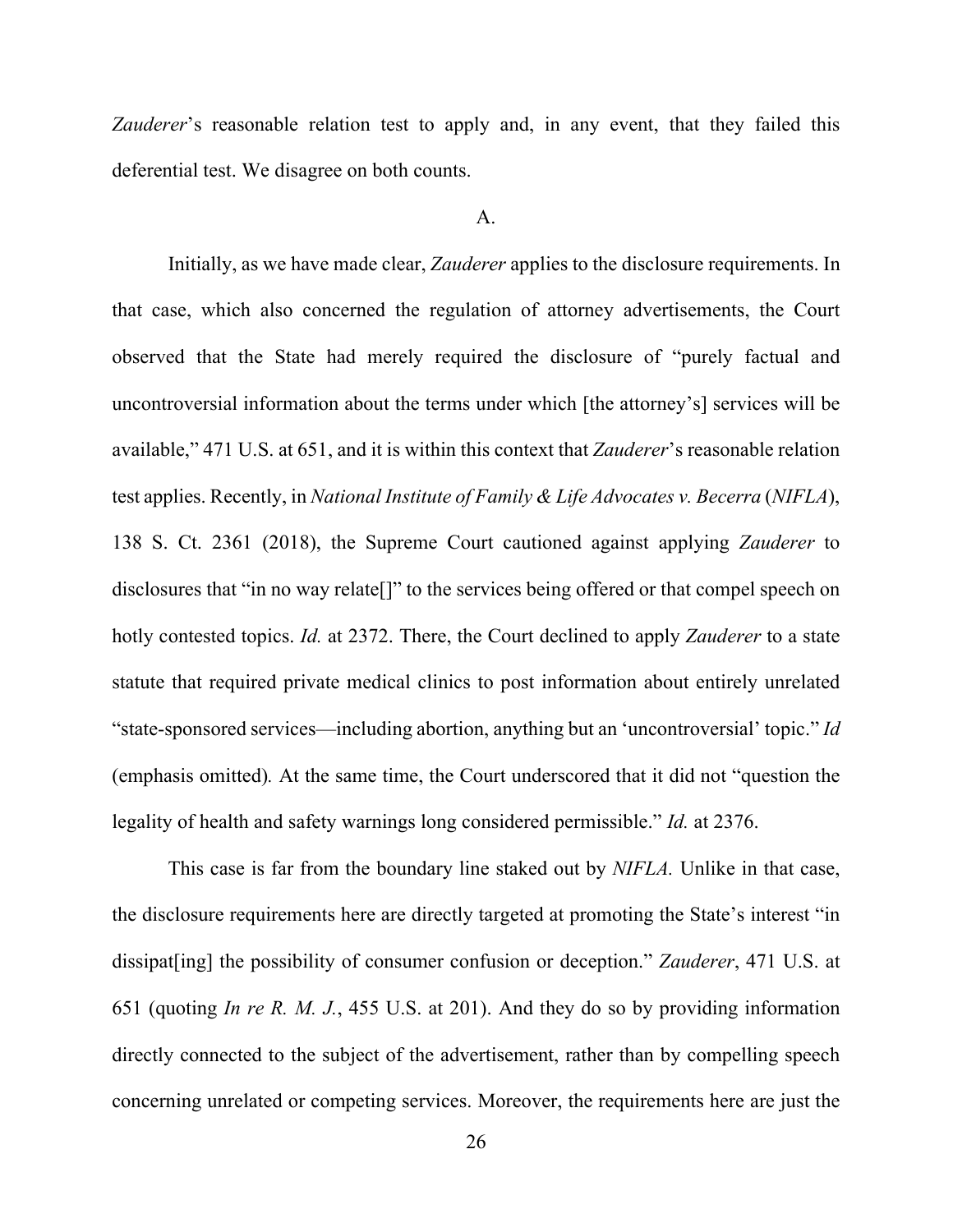sort of "health and safety warnings" that have been "long considered permissible." *NIFLA*, 138 S. Ct. at 2376. The only question, then, is whether these required disclosures are "factual and uncontroversial." *Zauderer*, 471 U.S. at 651. We conclude that they are.

Begin with subsection  $(b)(1)$ . That provision, taken as a whole, requires attorneys to inform their audience that discontinuing medications without medical advice "can result in injury or death" and that viewers or listeners should not discontinue a prescribed medication without first consulting their doctors. W. Va. Code  $\S$  47-28-3(b)(1). This is factual and uncontroversial information: it is well known, after all, that suddenly discontinuing certain medications can cause injury or death, and plaintiffs do not dispute this point. And given this context, the disclosure that patients should consult with their doctor before discontinuing medication simply communicates to the audience the factual and uncontroversial point that the advice of a physician mitigates this risk of injury or death.

The district court came to a different conclusion. Taking the first sentence of subsection (b)(1) in isolation, it determined that advising patients to consult their doctors before discontinuing a prescription medication qualified as "more professional advice and opinion than purely factual or uncontroversial." J.A. 234. But reading that sentence on its own cleaves the disclosure in half. The statement that patients should consult with their doctor is no freestanding admonition but merely the first half of a two-sentence disclosure. It is immediately followed by the statement that abruptly discontinuing medications may result in injury or death. In this context, the implied message becomes clear. Just telling a

<sup>1.</sup>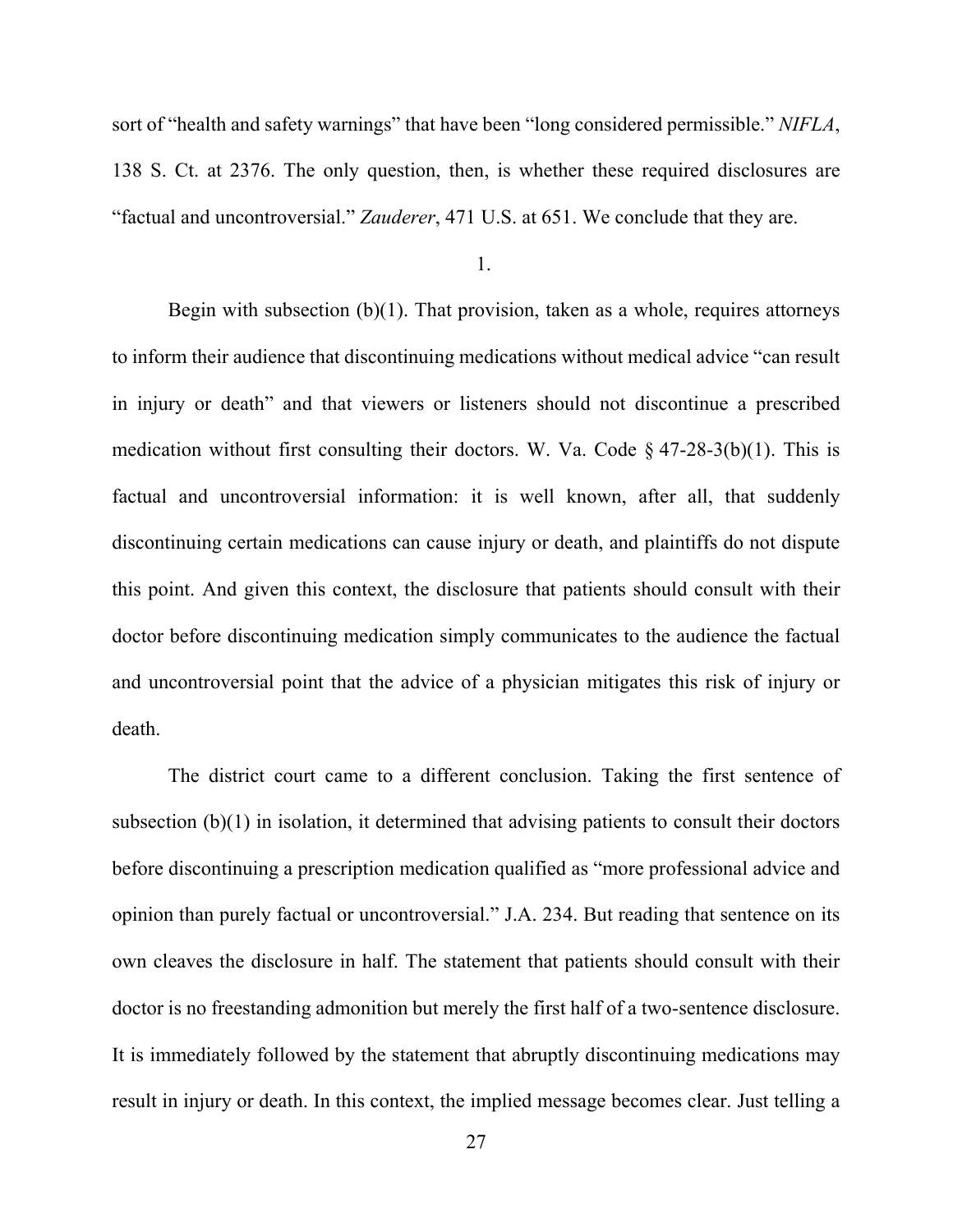patient that discontinuing a drug may result in injury or death without medical advice very naturally invites the follow-up question, "How may I avoid that outcome?" The first sentence of subsection (b)(1) supplies the factual and uncontroversial answer: "You may reduce the risk by consulting with your doctor."

In any event, the district court proceeded from a mistaken premise, as a statement framed as an instruction can still be factual and uncontroversial. Is there really any difference between a recipe that says "Bake at 425 degrees for 35 minutes" and one that says, "The pie will be undercooked if you bake it for much less than 35 minutes and overcooked if you bake it for much longer"? Of course, instructions may turn out to be opinionated or non-factual on closer examination. But not always, and it is the communicative content of the message, rather than the format, that is dispositive. A sentence framed as "an instruction rather than a direct factual statement" may be factual and uncontroversial where it "clearly implies a factual statement" that is true. *CTIA*, 928 F.3d at 847 (applying *Zauderer* to uphold the required disclosure, "Refer to the instructions in your phone or user manual for information about how to use your phone safely."). That is precisely the case here.

### 2.

As to the subsection (b)(2) requirement, the analysis is straightforward. To repeat, advertisements must "disclose that the subject of the legal advertisement remains approved by the U.S. Food and Drug Administration, unless the product has been recalled or withdrawn." W. Va. Code § 47-28-3(b)(2). If an FDA-approved prescription drug has not been recalled or withdrawn, it is indisputably the case that the drug remains approved by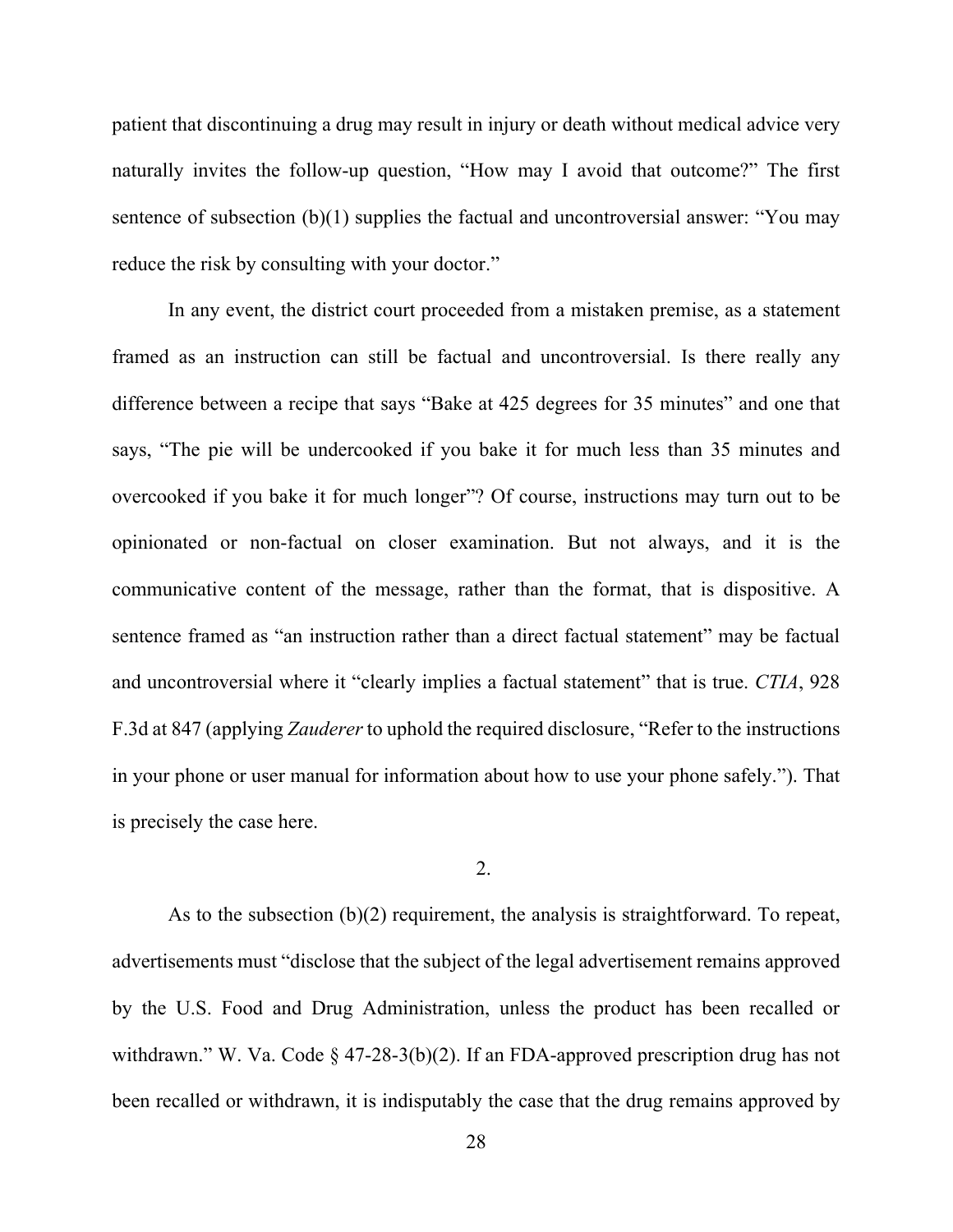the FDA. W. Va. Code § 47-28-3(b)(2); *see also* 21 C.F.R. § 314.150 (requiring products to be withdrawn from the market where the FDA revokes approval). And while the district court noted that whether to disclose this fact may be "the subject of controversy" in some cases, J.A. 234, this reasoning misinterprets *Zauderer*. The question is not whether the *existence* of a given disclosure requirement is controversial; any time there is litigation over a disclosure requirement, there is, by definition, a "case" or "controversy" concerning that requirement. *See* U.S. Const. art. III, § 2, cl. 1. Rather, the question is whether the *content* of a required disclosure is controversial. *See Zauderer*, 471 U.S. at 651 (referencing "purely factual and uncontroversial *information*" (emphasis added)). And the statement that an FDA-approved drug remains approved strikes us as entirely anodyne.

### B.

Under *Zauderer*, we next assess whether the disclosure requirements are reasonably related to the State's interest in preventing consumer deception. This standard is not toothless, since requirements cannot be "unjustified or unduly burdensome," *Zauderer*, 471 U.S. at 651, and since the disclosures must remedy a harm that is "potentially real not purely hypothetical," *NIFLA*, 138 S. Ct. at 2377 (quoting *Ibanez v. Fla. Dep't of Bus. & Pro. Regul.*, 512 U.S. 136, 146 (1994)). But the standard remains deferential, in keeping with the "minimal" interest that advertisers have in refraining from "providing any particular factual information." *Zauderer*, 471 U.S. at 651.

In the context of attorney advertisements concerning medical devices or prescription drugs, the State's interest in preventing deception of consumers is undeniably strong. As the State notes and as we have discussed, studies indicate that consumers may indeed be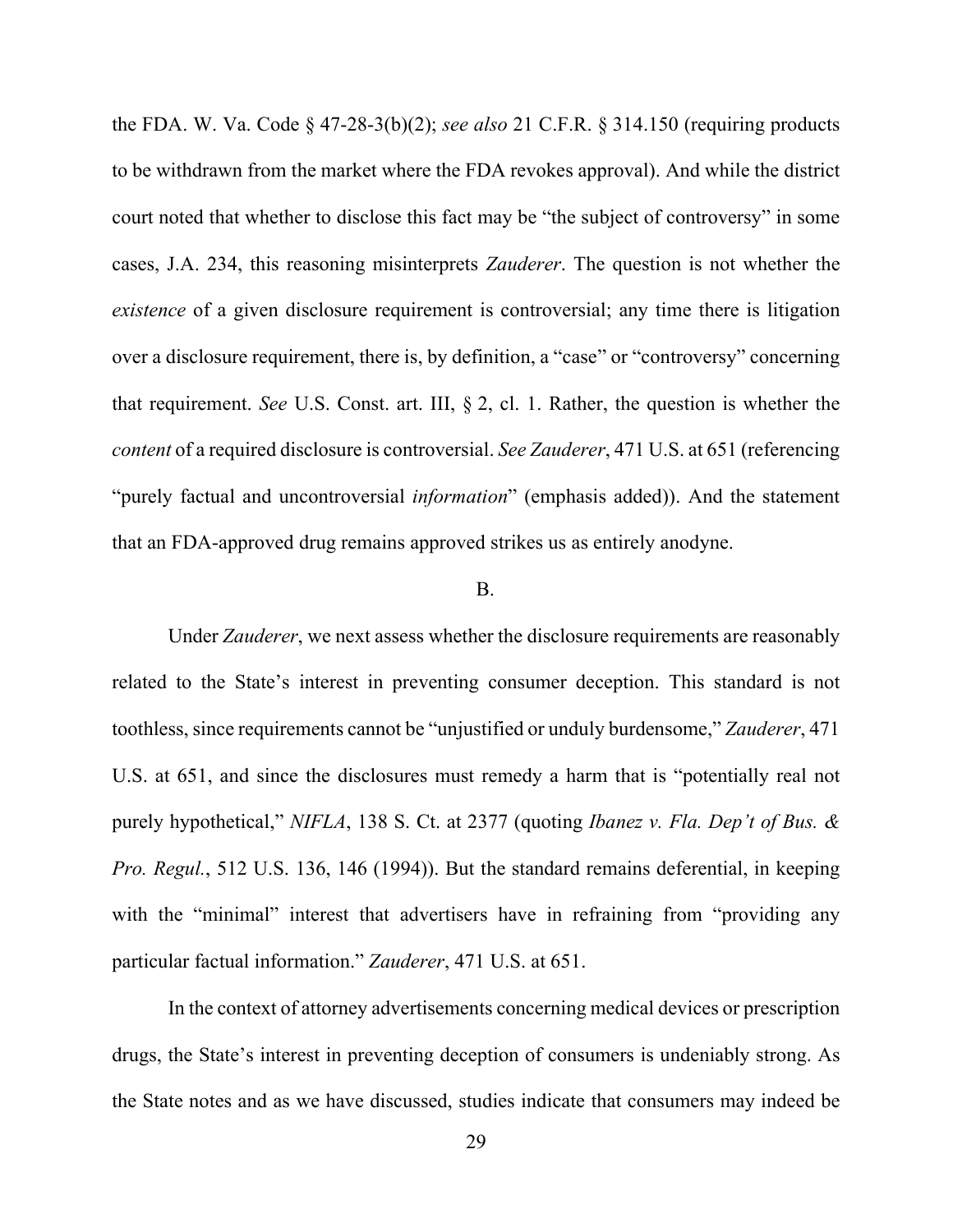confused by such advertisements and may mistake them for medical advice. *See*  Appellant's Opening Br. at 31 (citing King & Tippett, *supra*, at 144). In other cases, patients may mistakenly believe that a product has been recalled when it in fact remains approved for public use. *See* FTC Press Release.

Moreover, unlike with many products, the consequences of consumer confusion in this context may be grave. Patients who stop using a medication cold turkey and without the advice of their physician may unwittingly be taking great risks. In some cases, the patient may even die. *See* King & Tippett, *supra*, at 128 n.84 (noting a study that found two deaths after patients stopped taking medication in response to attorney advertisements). In this arena, then, the State's interest in preventing consumer deception, as identified by the Supreme Court in *Zauderer*, overlaps with its interest in "furthering public health and safety." *CTIA*, 928 F.3d at 844.

Against all this, the district court suggested that in some circumstances mandatory disclosures may not be beneficial, questioning whether it would further the State's interest to remind patients that opioids remain approved by the FDA. Plaintiffs likewise argue that the attorney advertisements at issue may not be misleading in all cases and that, even if they were, mandatory disclosures might not best solve the problem. But it is not our task to assess the validity of the studies relied upon by the State or to make an empirical judgment as to whether mandatory disclosures are the most appropriate remedy. These are questions quintessentially reserved to the political branches, an assignment of responsibility that *Zauderer*'s deferential standard emphatically reinforces. Nor do we think that the State fails the reasonable relation test simply because there might conceivably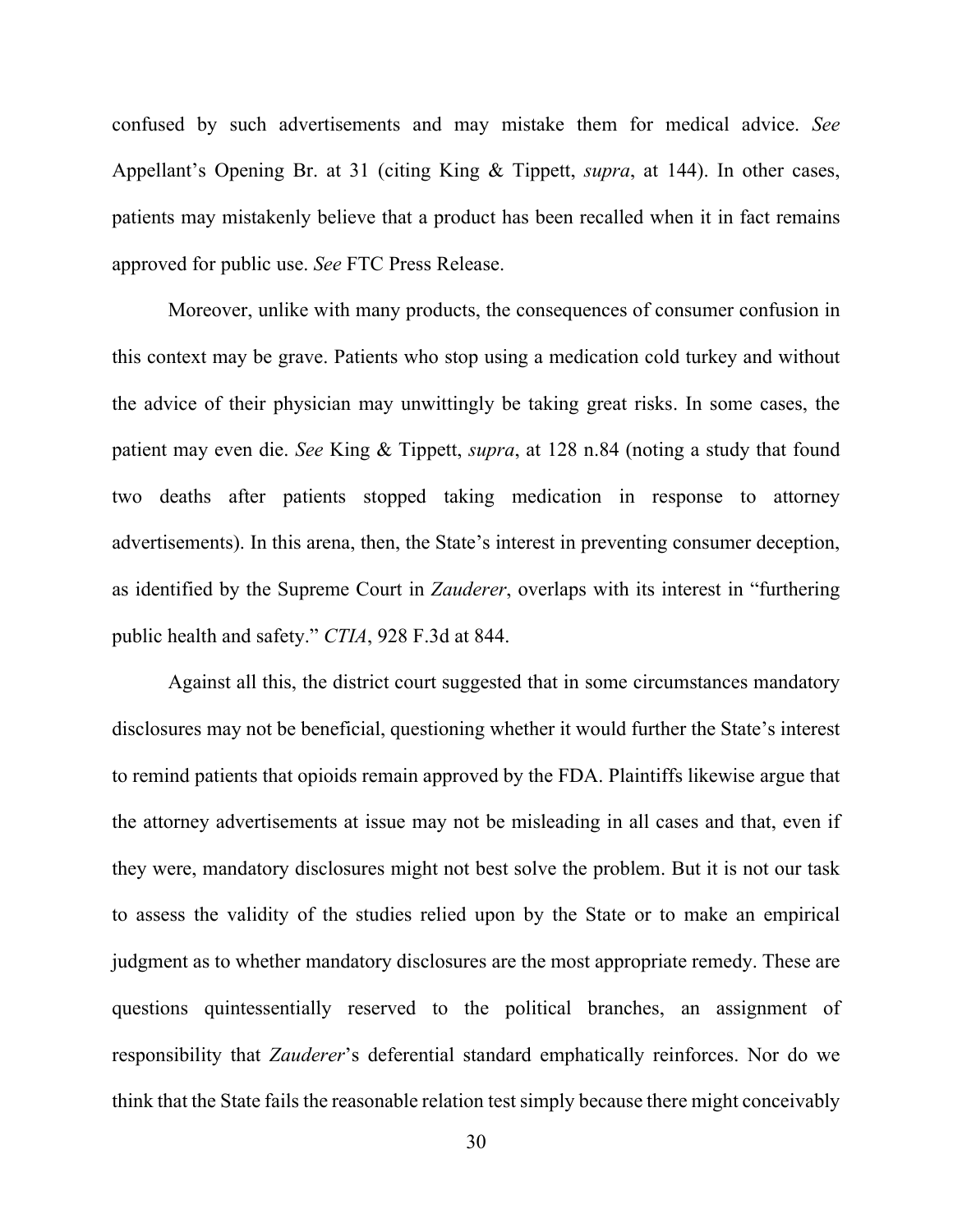be some individual instance in which mandatory disclosures arguably produce more harm than good. West Virginia is free to come to its own conclusions as to the value of disclosure requirements amid the ongoing opioid crisis. It acted well within its authority in determining that a policy of mandatory disclosures would, on the whole, best serve the State's interests.

Finally, plaintiffs argue that the disclosure requirements, considered in their entirety, are "unjustified or unduly burdensome." *NIFLA*, 138 S. Ct. at 2377 (quoting *Zauderer*, 471 U.S. at 651). The Supreme Court has applied this standard where the only asserted justification for a disclosure requirement is "purely hypothetical." *See id.*; *Ibanez*, 512 U.S. at 146–47. And the Court has also indicated that a requirement should extend "no broader than reasonably necessary," *NIFLA*, 138 S. Ct. at 2377 (quoting *In re R. M. J.*, 455 U.S. at 203), so courts have overturned requirements mandating that a large fraction of the advertisement be dedicated to the disclosure, *see Am. Beverage Ass'n v. City & Cnty. of San Francisco*, 916 F.3d 749, 757 (9th Cir. 2019), or that make the relevant advertisement functionally impossible, *see Ibanez*, 512 U.S. at 146–47.

The disclosure requirements here pose no such issue. In response to concrete concerns supported by empirical evidence, West Virginia imposes relatively benign burdens on attorneys. First, the Act mandates commonplace disclosures clarifying the nature and identity of the advertisements at issue, requirements that plaintiffs do not specifically challenge. And second, the Act requires two or three short sentences informing patients that they should not discontinue a drug without consulting a doctor, that discontinuing a drug may be hazardous, and, if applicable, that the drug remains FDA